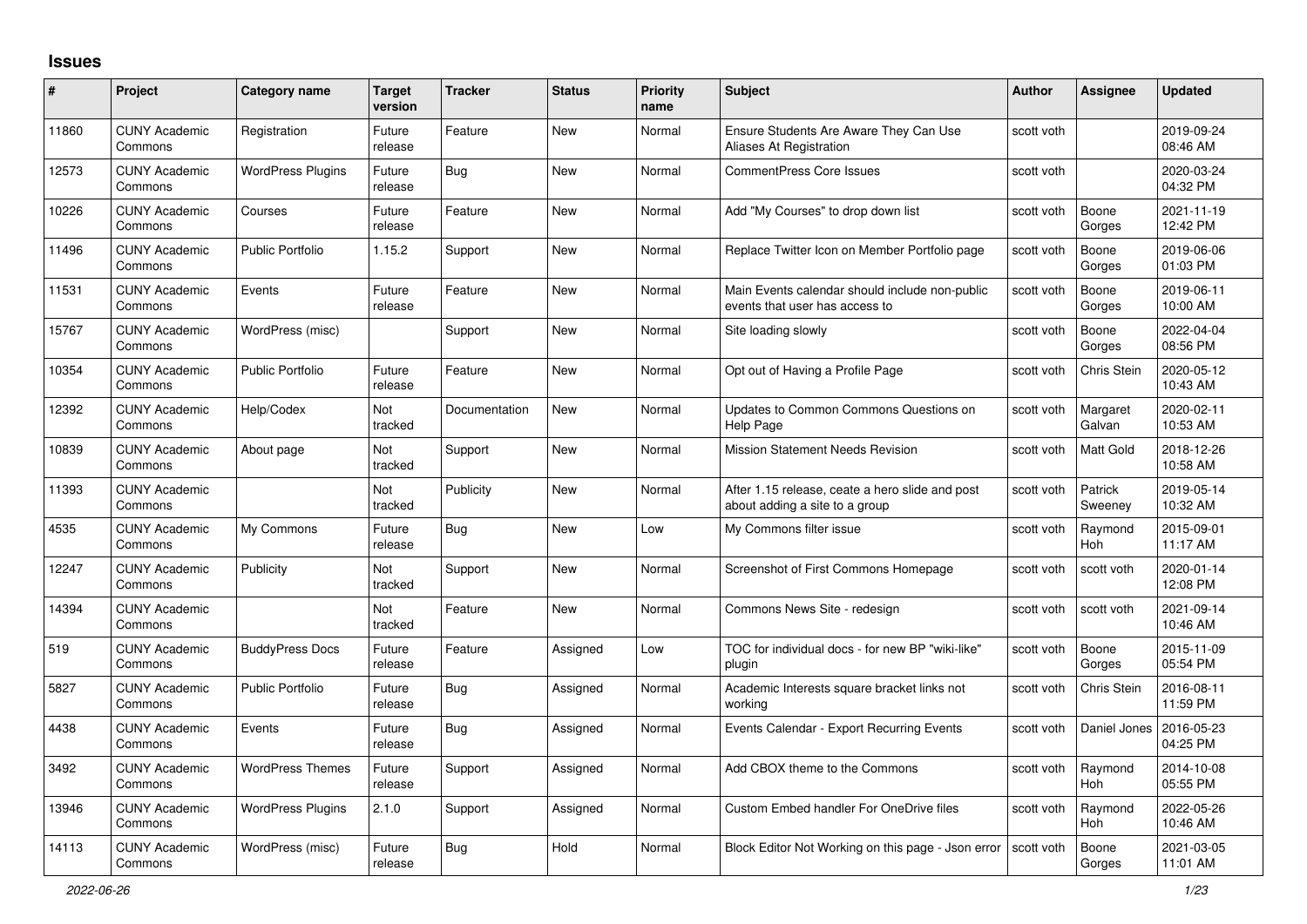| #     | Project                         | <b>Category name</b>     | <b>Target</b><br>version | <b>Tracker</b> | <b>Status</b>        | <b>Priority</b><br>name | <b>Subject</b>                                                                 | <b>Author</b> | <b>Assignee</b>  | <b>Updated</b>         |
|-------|---------------------------------|--------------------------|--------------------------|----------------|----------------------|-------------------------|--------------------------------------------------------------------------------|---------------|------------------|------------------------|
| 10982 | <b>CUNY Academic</b><br>Commons | Domain Mapping           | Not<br>tracked           | Support        | Reporter<br>Feedback | Normal                  | <b>CNAME</b> question                                                          | scott voth    |                  | 2019-01-22<br>04:29 PM |
| 11788 | <b>CUNY Academic</b><br>Commons | <b>WordPress Plugins</b> | Future<br>release        | Support        | Reporter<br>Feedback | Normal                  | Plugin Request - Browse Aloud                                                  | scott voth    |                  | 2019-09-24<br>08:42 AM |
| 9515  | <b>CUNY Academic</b><br>Commons | <b>WordPress Plugins</b> | Not<br>tracked           | <b>Bug</b>     | Reporter<br>Feedback | Normal                  | Text to Speech plugin - "More Slowly" checkbox<br>not working                  | scott voth    | Boone<br>Gorges  | 2018-06-13<br>02:26 PM |
| 11386 | <b>CUNY Academic</b><br>Commons | WordPress - Media        | Not<br>tracked           | Support        | Reporter<br>Feedback | Normal                  | disappearing images                                                            | scott voth    | Boone<br>Gorges  | 2019-05-14<br>10:32 AM |
| 11493 | <b>CUNY Academic</b><br>Commons | Domain Mapping           | Not<br>tracked           | Support        | Reporter<br>Feedback | Normal                  | Domain Mapping Request - Talia Schaffer                                        | scott voth    | <b>Matt Gold</b> | 2019-08-06<br>08:39 AM |
| 16245 | <b>CUNY Academic</b><br>Commons | WordPress (misc)         |                          | <b>Bug</b>     | Reporter<br>Feedback | Normal                  | Save Button missing on WordPress Profile page                                  | scott voth    | Raymond<br>Hoh   | 2022-06-16<br>03:09 PM |
| 371   | <b>CUNY Academic</b><br>Commons | WordPress (misc)         | 1.1                      | Feature        | Resolved             | Normal                  | Google Maps Embed - WordPress Plug-in<br>Request                               | scott voth    |                  | 2010-11-16<br>05:17 PM |
| 1230  | <b>CUNY Academic</b><br>Commons |                          |                          | Bug            | Resolved             | Normal                  | Access to blogs after release                                                  | scott voth    |                  | 2011-10-13<br>01:51 PM |
| 1310  | <b>CUNY Academic</b><br>Commons | WordPress (misc)         | 1.3                      | Feature        | Resolved             | Low                     | Zotpress                                                                       | scott voth    |                  | 2011-12-08<br>07:08 PM |
| 1936  | <b>CUNY Academic</b><br>Commons | Redmine                  | Not<br>tracked           | <b>Bug</b>     | Resolved             | Normal                  | Redmine email notifications                                                    | scott voth    |                  | 2012-06-15<br>11:59 AM |
| 2525  | <b>CUNY Academic</b><br>Commons | WordPress (misc)         | 1.4.25                   | <b>Bug</b>     | Resolved             | Normal                  | Twitter Widget Pro Plugin                                                      | scott voth    |                  | 2013-04-21<br>07:34 PM |
| 2946  | <b>CUNY Academic</b><br>Commons | WordPress (misc)         |                          | Support        | Resolved             | Normal                  | Help Delete WP site with broken link                                           | scott voth    |                  | 2014-02-08<br>09:53 AM |
| 2947  | <b>CUNY Academic</b><br>Commons |                          | Not<br>tracked           | Support        | Resolved             | Normal                  | Question on "Tools>>Domain Mapping"                                            | scott voth    |                  | 2013-12-21<br>07:14 PM |
| 3081  | <b>CUNY Academic</b><br>Commons | Home Page                |                          | Support        | Resolved             | Normal                  | Lost Access to Create Hero Slides                                              | scott voth    |                  | 2014-02-27<br>08:06 PM |
| 3556  | <b>CUNY Academic</b><br>Commons | Home Page                |                          | Bug            | Resolved             | High                    | Lost Access to Create Hero Slides                                              | scott voth    |                  | 2014-10-15<br>08:38 PM |
| 3621  | <b>CUNY Academic</b><br>Commons | Domain Mapping           | Not<br>tracked           | Support        | Resolved             | Normal                  | Question - Google Analytics, Mapped Domains,<br>and WP-Google-Analytics plugin | scott voth    |                  | 2015-04-01<br>09:16 PM |
| 3712  | <b>CUNY Academic</b><br>Commons | <b>WordPress Themes</b>  | 1.7.6                    | Support        | Resolved             | Normal                  | Two plugins for the "Old Paper Theme" not<br>Available                         | scott voth    |                  | 2014-12-11<br>08:16 PM |
| 4047  | <b>CUNY Academic</b><br>Commons | <b>WordPress Themes</b>  | Not<br>tracked           | Support        | Resolved             | Normal                  | Help James Samuel with Theme after it was<br>updated                           | scott voth    |                  | 2015-07-21<br>06:12 PM |
| 4107  | <b>CUNY Academic</b><br>Commons | Server                   | Not<br>tracked           | Bug            | Resolved             | Normal                  | Slow Response Time and "Error establishing a<br>database connection"           | scott voth    |                  | 2015-06-11<br>09:33 AM |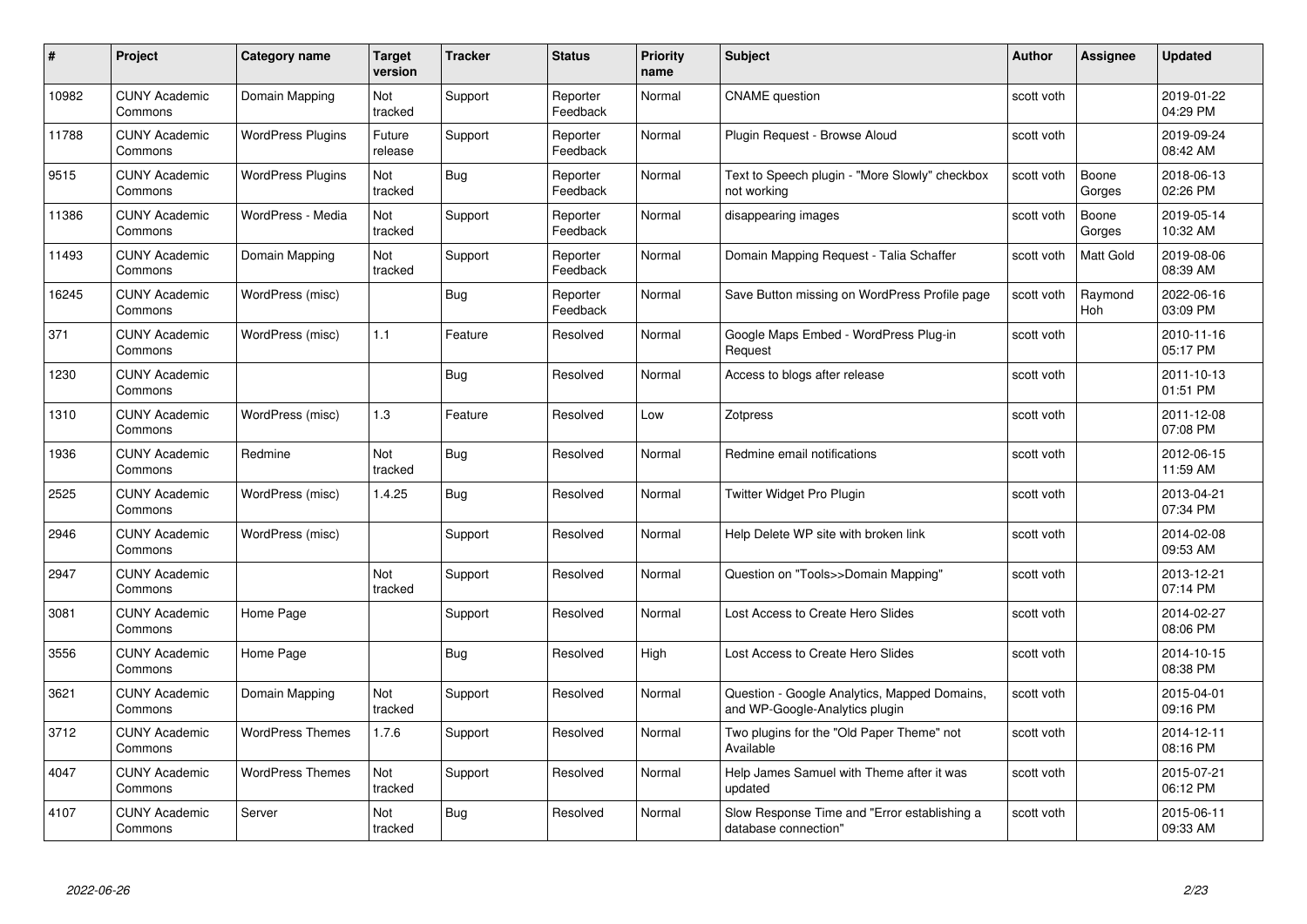| #    | Project                         | <b>Category name</b>     | <b>Target</b><br>version | <b>Tracker</b> | <b>Status</b> | <b>Priority</b><br>name | <b>Subject</b>                                                           | <b>Author</b> | Assignee | <b>Updated</b>         |
|------|---------------------------------|--------------------------|--------------------------|----------------|---------------|-------------------------|--------------------------------------------------------------------------|---------------|----------|------------------------|
| 4309 | <b>CUNY Academic</b><br>Commons | Home Page                | 1.8.5                    | Feature        | Resolved      | Normal                  | Change Main Navigation Help Link to<br>http://codex.commons.gc.cuny.edu/ | scott voth    |          | 2015-07-21<br>10:45 AM |
| 4685 | <b>CUNY Academic</b><br>Commons | Server                   | Not<br>tracked           | <b>Bug</b>     | Resolved      | Immediate               | Response Time Poor - Unable to connect to<br>database                    | scott voth    |          | 2015-09-28<br>09:16 PM |
| 4766 | <b>CUNY Academic</b><br>Commons | Server                   |                          | <b>Bug</b>     | Resolved      | High                    | Sites Not Responding - Commons and CBOX                                  | scott voth    |          | 2015-10-13<br>01:05 PM |
| 5032 | <b>CUNY Academic</b><br>Commons | Server                   |                          | Support        | Resolved      | Normal                  | Error establishing a database connection                                 | scott voth    |          | 2015-12-14<br>08:46 PM |
| 5271 | <b>CUNY Academic</b><br>Commons | Server                   |                          | Support        | Resolved      | High                    | CBOX and Commons sites down?                                             | scott voth    |          | 2016-02-28<br>12:30 PM |
| 5295 | <b>CUNY Academic</b><br>Commons | Server                   | Not<br>tracked           | <b>Bug</b>     | Resolved      | Normal                  | Lousy Response Time and sporadic timeouts                                | scott voth    |          | 2016-03-15<br>10:03 AM |
| 5548 | <b>CUNY Academic</b><br>Commons | <b>WordPress Plugins</b> | 1.9.15                   | Feature        | Resolved      | Normal                  | Plugin Request: Inventory Manager - Michael<br>Madden                    | scott voth    |          | 2016-05-11<br>11:27 PM |
| 5747 | <b>CUNY Academic</b><br>Commons | Server                   |                          | <b>Bug</b>     | Resolved      | Urgent                  | Commons Site seems to be down                                            | scott voth    |          | 2016-06-27<br>09:16 PM |
| 5829 | <b>CUNY Academic</b><br>Commons | Upgrades                 | Not<br>tracked           | Bug            | Resolved      | Normal                  | New Server - Creating a Group - Sometimes get<br>502 error               | scott voth    |          | 2016-08-01<br>11:58 PM |
| 6111 | <b>CUNY Academic</b><br>Commons | Registration             |                          | Support        | Resolved      | Normal                  | Manually Activate Member Account - Sunjum<br>Hussain                     | scott voth    |          | 2016-10-11<br>08:21 PM |
| 7295 | <b>CUNY Academic</b><br>Commons | commonsinabox.org        | Not<br>tracked           | Support        | Resolved      | High                    | commonsinabox.org performance issues                                     | scott voth    |          | 2017-01-03<br>10:52 AM |
| 7343 | <b>CUNY Academic</b><br>Commons | commonsinabox.org        | Not<br>tracked           | <b>Bug</b>     | Resolved      | Normal                  | commonsinabox.org - unable to access backend                             | scott voth    |          | 2017-01-06<br>11:58 AM |
| 7625 | <b>CUNY Academic</b><br>Commons | Registration             | Not<br>tracked           | Bug            | Resolved      | Normal                  | User unable to register - gets "Forbidden"<br>message                    | scott voth    |          | 2017-11-15<br>01:44 PM |
| 7738 | <b>CUNY Academic</b><br>Commons | <b>WordPress Plugins</b> | 1.10.12                  | Feature        | Resolved      | Normal                  | Image Attribution Tagger                                                 | scott voth    |          | 2017-03-02<br>02:22 PM |
| 7810 | <b>CUNY Academic</b><br>Commons | <b>WordPress Themes</b>  | 1.10.15                  | Support        | Resolved      | Normal                  | Brunelleschi theme deprecation                                           | scott voth    |          | 2017-03-27<br>10:38 AM |
| 8683 | <b>CUNY Academic</b><br>Commons | WordPress (misc)         | 1.11.12                  | Support        | Resolved      | Normal                  | site banner getting overlaid by black WordPress<br>nav bar               | scott voth    |          | 2017-09-11<br>09:32 PM |
| 8706 | <b>CUNY Academic</b><br>Commons | <b>WordPress Plugins</b> | 1.11.13                  | Support        | Resolved      | Normal                  | Plugin Request - Accordion Slider lite                                   | scott voth    |          | 2017-09-22<br>10:01 AM |
| 8859 | <b>CUNY Academic</b><br>Commons |                          | Not<br>tracked           | Support        | Resolved      | Normal                  | Hero Slide Permissions                                                   | scott voth    |          | 2017-10-26<br>09:59 AM |
| 9053 | <b>CUNY Academic</b><br>Commons | <b>WordPress Plugins</b> | 1.12.6                   | Support        | Resolved      | Normal                  | WPBakery Visual Composer plugin Not Working                              | scott voth    |          | 2018-01-09<br>07:50 PM |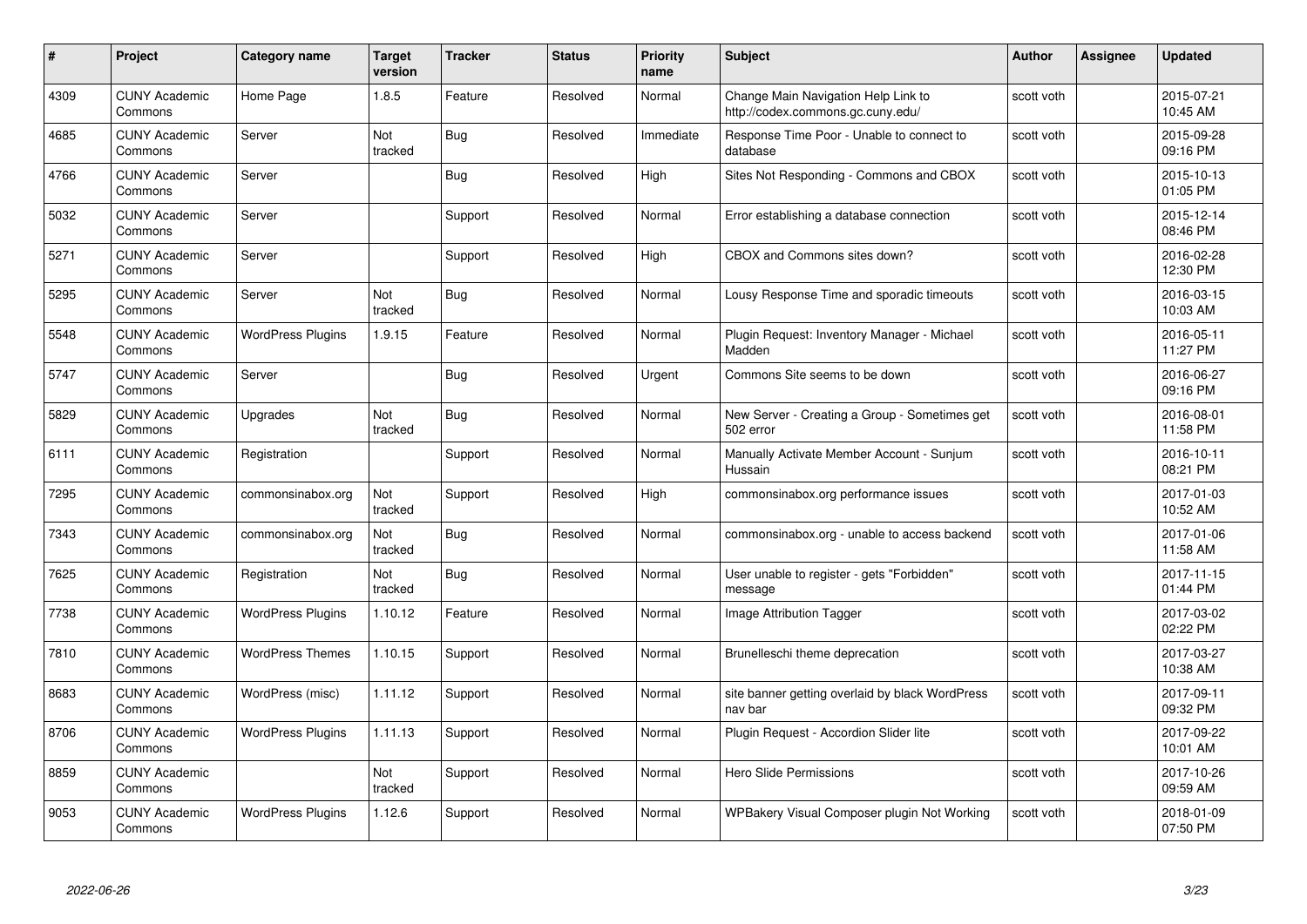| #     | Project                         | Category name            | <b>Target</b><br>version | <b>Tracker</b> | <b>Status</b> | <b>Priority</b><br>name | <b>Subject</b>                                                    | <b>Author</b> | Assignee | <b>Updated</b>         |
|-------|---------------------------------|--------------------------|--------------------------|----------------|---------------|-------------------------|-------------------------------------------------------------------|---------------|----------|------------------------|
| 9217  | <b>CUNY Academic</b><br>Commons | <b>WordPress Plugins</b> | 1.12.9                   | Support        | Resolved      | Normal                  | Plugin Request - Text to Speech Widget                            | scott voth    |          | 2018-02-27<br>11:05 AM |
| 9221  | <b>CUNY Academic</b><br>Commons | <b>WordPress Plugins</b> | 1.16.6                   | Support        | Resolved      | Normal                  | Plugin Request - Quiz and Survey Master                           | scott voth    |          | 2020-02-25<br>10:55 AM |
| 9675  | <b>CUNY Academic</b><br>Commons | WordPress (misc)         |                          | Support        | Resolved      | Normal                  | Upload html file to new labor forum site                          | scott voth    |          | 2018-04-30<br>09:15 PM |
| 9685  | <b>CUNY Academic</b><br>Commons | <b>WordPress Plugins</b> | 1.13.1                   | Support        | Resolved      | Normal                  | Plugin Request - Popup-Maker                                      | scott voth    |          | 2018-05-08<br>10:52 AM |
| 9707  | <b>CUNY Academic</b><br>Commons | commonsinabox.org        |                          | Support        | Resolved      | Normal                  | CommonsinaBox.org DEV admin not responding                        | scott voth    |          | 2018-05-07<br>10:38 AM |
| 9745  | <b>CUNY Academic</b><br>Commons | Commons In A Box         | Not<br>tracked           | Support        | Resolved      | Normal                  | Commons in a Box - Query monitor                                  | scott voth    |          | 2018-05-09<br>01:24 PM |
| 9959  | <b>CUNY Academic</b><br>Commons | <b>WordPress Plugins</b> |                          | Bug            | Resolved      | Normal                  | Carto Map embed issue                                             | scott voth    |          | 2018-06-22<br>07:00 PM |
| 10071 | <b>CUNY Academic</b><br>Commons | WordPress (misc)         | Not<br>tracked           | Bug            | Resolved      | Normal                  | News Site not displaying                                          | scott voth    |          | 2018-07-30<br>01:19 PM |
| 10086 | <b>CUNY Academic</b><br>Commons | <b>WordPress Plugins</b> | 1.13.7                   | Support        | Resolved      | Normal                  | plugin request - Custom Facebook Feed                             | scott voth    |          | 2018-08-06<br>01:29 PM |
| 10105 | <b>CUNY Academic</b><br>Commons | <b>WordPress Plugins</b> | 1.13.7                   | Support        | Resolved      | Normal                  | Plugin request: Custom Post Type Widget                           | scott voth    |          | 2018-08-06<br>01:35 PM |
| 10106 | <b>CUNY Academic</b><br>Commons | <b>WordPress Plugins</b> | 1.13.7                   | Support        | Resolved      | Normal                  | Plugin request - Better Font Awesome                              | scott voth    |          | 2018-08-06<br>01:38 PM |
| 10111 | <b>CUNY Academic</b><br>Commons | <b>WordPress Plugins</b> | 1.13.7                   | Support        | Resolved      | Normal                  | Plugin request - Glossary                                         | scott voth    |          | 2018-08-06<br>01:44 PM |
| 10112 | <b>CUNY Academic</b><br>Commons | <b>WordPress Plugins</b> | 1.13.7                   | Support        | Resolved      | Normal                  | plugin request - Elementor                                        | scott voth    |          | 2018-08-06<br>01:45 PM |
| 10171 | <b>CUNY Academic</b><br>Commons | WordPress (misc)         | Not<br>tracked           | Support        | Resolved      | Normal                  | <b>Migration Question</b>                                         | scott voth    |          | 2018-09-12<br>01:48 PM |
| 10173 | <b>CUNY Academic</b><br>Commons | <b>WordPress Plugins</b> | 1.13.8                   | Support        | Resolved      | Normal                  | Plugin Request - MapMaker Enhanced Google<br>Maps                 | scott voth    |          | 2018-08-23<br>08:07 AM |
| 10344 | <b>CUNY Academic</b><br>Commons | <b>WordPress Plugins</b> | 1.13.10                  | Support        | Resolved      | Normal                  | Twitter Plugins that are outdated                                 | scott voth    |          | 2018-09-25<br>10:50 AM |
| 10345 | <b>CUNY Academic</b><br>Commons | <b>WordPress Plugins</b> | 1.13.10                  | Support        | Resolved      | Normal                  | Remove "Sociable" Plugin                                          | scott voth    |          | 2018-09-25<br>10:54 AM |
| 10348 | <b>CUNY Academic</b><br>Commons | <b>WordPress Plugins</b> | 1.13.10                  | Support        | Resolved      | Normal                  | <b>Remove Outdated Plugins</b>                                    | scott voth    |          | 2018-09-25<br>11:00 AM |
| 10529 | CUNY Academic<br>Commons        | <b>WordPress Plugins</b> | 1.13.12                  | Support        | Resolved      | Normal                  | Plugin Request -<br>https://wordpress.org/plugins/sign-up-sheets/ | scott voth    |          | 2018-10-23<br>11:36 AM |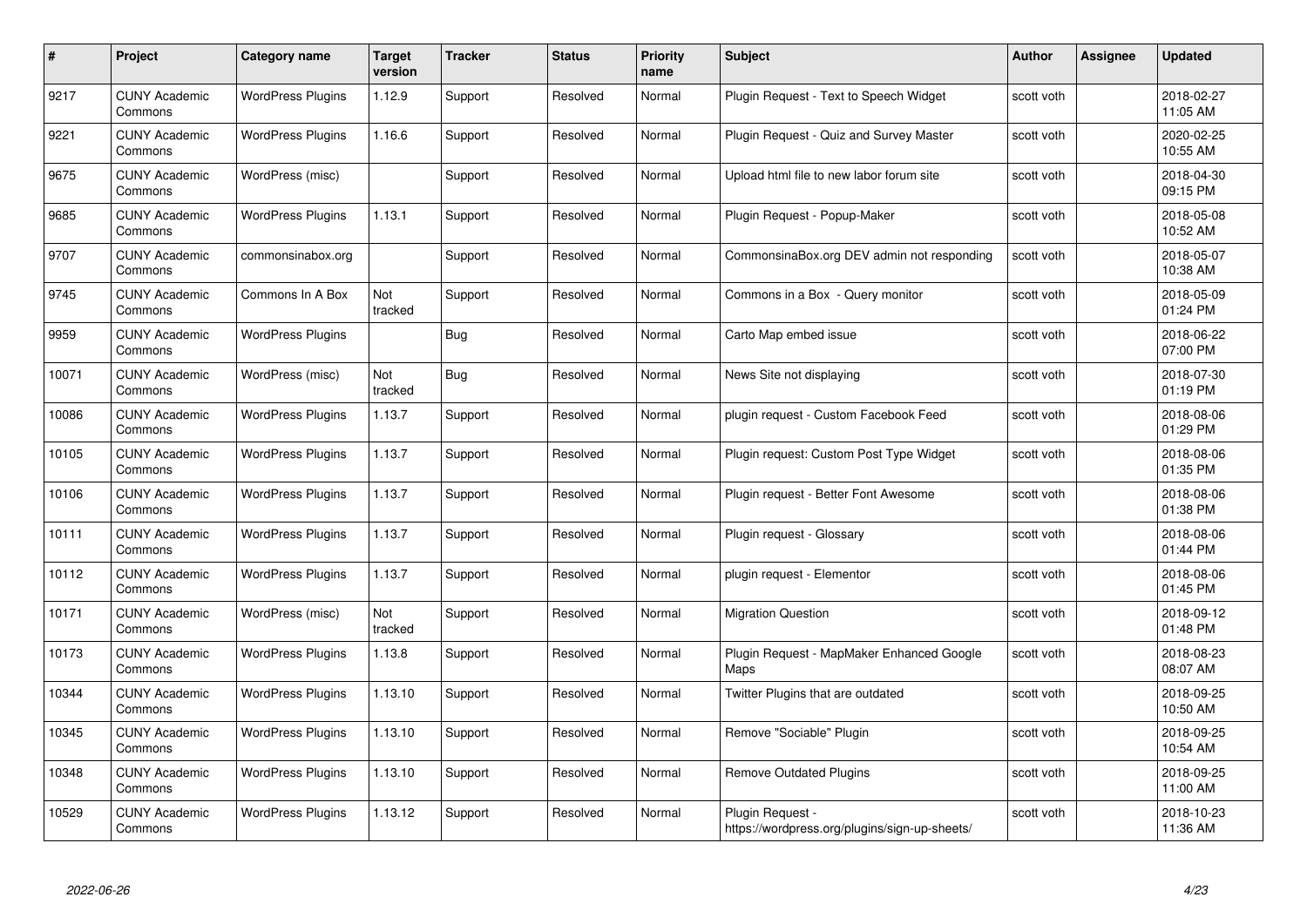| #     | Project                         | Category name            | <b>Target</b><br>version | <b>Tracker</b> | <b>Status</b> | <b>Priority</b><br>name | <b>Subject</b>                                                     | <b>Author</b> | <b>Assignee</b> | <b>Updated</b>         |
|-------|---------------------------------|--------------------------|--------------------------|----------------|---------------|-------------------------|--------------------------------------------------------------------|---------------|-----------------|------------------------|
| 10858 | <b>CUNY Academic</b><br>Commons |                          | 1.14.3                   | Support        | Resolved      | Normal                  | deprecate WP Post to PDF plugin                                    | scott voth    |                 | 2018-12-26<br>10:33 AM |
| 11175 | <b>CUNY Academic</b><br>Commons | <b>WordPress Plugins</b> | Not<br>tracked           | Support        | Resolved      | Normal                  | unsubscribe action not working with Tribulant<br>newsletter plugin | scott voth    |                 | 2019-02-28<br>04:40 PM |
| 11276 | <b>CUNY Academic</b><br>Commons | <b>WordPress Plugins</b> |                          | Support        | Resolved      | Normal                  | unable to embed PDF with PDF Embedder                              | scott voth    |                 | 2019-05-14<br>05:03 PM |
| 11346 | <b>CUNY Academic</b><br>Commons | Accessibility            | 1.14.11                  | Support        | Resolved      | Normal                  | Accessibility issues on Help page                                  | scott voth    |                 | 2019-04-23<br>11:38 AM |
| 11524 | <b>CUNY Academic</b><br>Commons | <b>WordPress Themes</b>  | Not<br>tracked           | Support        | Resolved      | Normal                  | theme purchase rights                                              | scott voth    |                 | 2019-06-06<br>01:43 PM |
| 11530 | <b>CUNY Academic</b><br>Commons | Home Page                | Not<br>tracked           | <b>Bug</b>     | Resolved      | Normal                  | News Tab on homepage                                               | scott voth    |                 | 2019-06-10<br>02:04 PM |
| 11590 | <b>CUNY Academic</b><br>Commons | <b>WordPress Plugins</b> | 1.15.4                   | Support        | Resolved      | Normal                  | deprecate The The Tabs and Accordion plugin                        | scott voth    |                 | 2019-06-25<br>04:22 PM |
| 11745 | <b>CUNY Academic</b><br>Commons | <b>WordPress Themes</b>  | Not<br>tracked           | Support        | Resolved      | Normal                  | Make ColorMag theme available for literary bronx<br>site           | scott voth    |                 | 2019-08-14<br>03:36 PM |
| 12149 | <b>CUNY Academic</b><br>Commons | <b>WordPress Plugins</b> | 1.16.1                   | Feature        | Resolved      | Normal                  | plugin request - Kadence-bloks                                     | scott voth    |                 | 2019-12-10<br>11:14 AM |
| 12253 | <b>CUNY Academic</b><br>Commons | <b>WordPress Themes</b>  | 1.16.3                   | Support        | Resolved      | Normal                  | Theme request - Atomic Block theme                                 | scott voth    |                 | 2020-01-14<br>02:07 PM |
| 12773 | <b>CUNY Academic</b><br>Commons | <b>WordPress Themes</b>  | Not<br>tracked           | Support        | Resolved      | Normal                  | Deprecate Serif Lite theme                                         | scott voth    |                 | 2020-05-12<br>05:44 PM |
| 12796 | <b>CUNY Academic</b><br>Commons | <b>WordPress Plugins</b> |                          | Support        | Resolved      | Normal                  | Timeline JS                                                        | scott voth    |                 | 2020-06-03<br>04:10 PM |
| 12953 | <b>CUNY Academic</b><br>Commons | <b>WordPress Themes</b>  | Not<br>tracked           | <b>Bug</b>     | Resolved      | Normal                  | Pagination Issue on Customizr theme                                | scott voth    |                 | 2020-07-14<br>11:53 AM |
| 13374 | <b>CUNY Academic</b><br>Commons | Domain Mapping           |                          | Support        | Resolved      | Normal                  | domain mapping question                                            | scott voth    |                 | 2020-10-01<br>01:10 PM |
| 13407 | <b>CUNY Academic</b><br>Commons | Domain Mapping           | Not<br>tracked           | Support        | Resolved      | Normal                  | Remove domain mapping for sexgenlab.org                            | scott voth    |                 | 2020-09-30<br>11:35 AM |
| 13716 | <b>CUNY Academic</b><br>Commons | <b>WordPress Plugins</b> |                          | Support        | Resolved      | Normal                  | Events sidebar issue with segalcenter.org                          | scott voth    |                 | 2020-12-21<br>10:55 AM |
| 13754 | <b>CUNY Academic</b><br>Commons | <b>WordPress Themes</b>  | Not<br>tracked           | Feature        | Resolved      | Normal                  | Update Commons WordPress Default Theme                             | scott voth    |                 | 2021-01-11<br>10:51 AM |
| 13755 | <b>CUNY Academic</b><br>Commons | <b>WordPress Themes</b>  | Not<br>tracked           | Support        | Resolved      | Normal                  | Deprecate Twenty Ten and Twenty Eleven<br>themes                   | scott voth    |                 | 2021-01-12<br>10:46 AM |
| 14250 | <b>CUNY Academic</b><br>Commons | Support                  | Not<br>tracked           | Support        | Resolved      | Normal                  | migrate new site to old url                                        | scott voth    |                 | 2021-04-13<br>07:41 PM |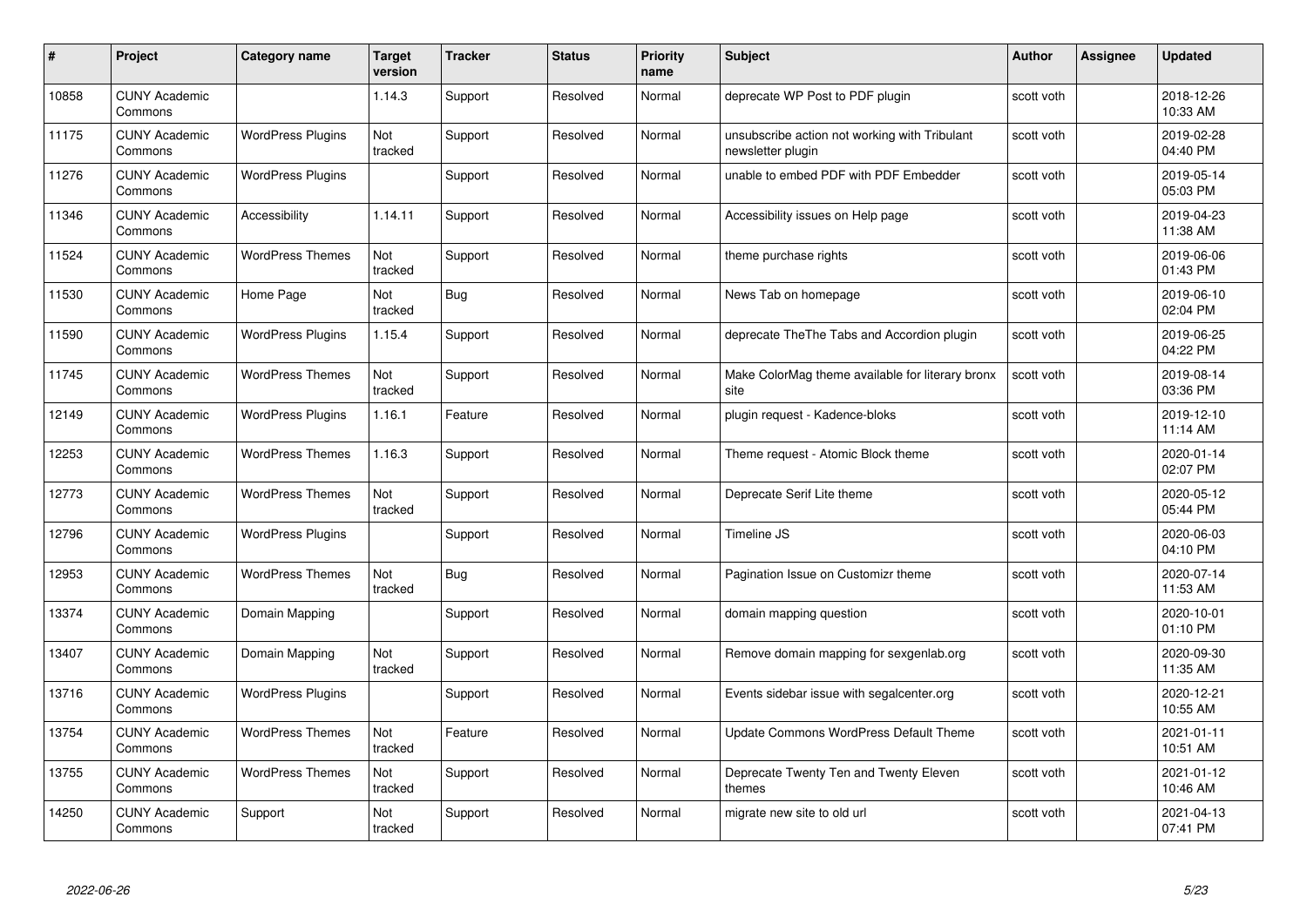|       | Project                         | <b>Category name</b>     | Target<br>version | <b>Tracker</b> | <b>Status</b> | <b>Priority</b><br>name | <b>Subject</b>                                                                     | <b>Author</b> | <b>Assignee</b> | <b>Updated</b>         |
|-------|---------------------------------|--------------------------|-------------------|----------------|---------------|-------------------------|------------------------------------------------------------------------------------|---------------|-----------------|------------------------|
| 14694 | <b>CUNY Academic</b><br>Commons | Groups (misc)            | 1.18.16           | Bug            | Resolved      | Normal                  | Order by: Newly Created, Alphabetical, etc. Not<br>Working on Groups and Sites tab | scott voth    |                 | 2021-08-10<br>11:16 AM |
| 14847 | <b>CUNY Academic</b><br>Commons | <b>WordPress Plugins</b> |                   | Support        | Resolved      | Normal                  | JetPack Issue displaying simple images                                             | scott voth    |                 | 2021-10-10<br>12:40 PM |
| 15204 | <b>CUNY Academic</b><br>Commons | WordPress (misc)         |                   | Support        | Resolved      | Normal                  | PDF export replaces Polish letter "ł" with "?"                                     | scott voth    |                 | 2022-01-19<br>04:35 PM |
| 16143 | <b>CUNY Academic</b><br>Commons |                          | 1.19.10           | <b>Bug</b>     | Resolved      | Normal                  | Is Commons site down?                                                              | scott voth    |                 | 2022-05-24<br>11:17 AM |
| 294   | <b>CUNY Academic</b><br>Commons | Wiki                     | 1.0.2             | <b>Bug</b>     | Resolved      | Normal                  | TagAsCategory extension on the Wiki                                                | scott voth    | Boone<br>Gorges | 2010-09-02<br>10:53 AM |
| 299   | <b>CUNY Academic</b><br>Commons | Wiki                     | 1.0.2             | Bug            | Resolved      | Normal                  | Wiki Sidebar Search Option                                                         | scott voth    | Boone<br>Gorges | 2010-09-02<br>10:46 AM |
| 437   | <b>CUNY Academic</b><br>Commons | Wiki                     | Not<br>tracked    | <b>Bug</b>     | Resolved      | High                    | Wiki not displaying images in newer pages                                          | scott voth    | Boone<br>Gorges | 2010-12-07<br>08:39 AM |
| 438   | <b>CUNY Academic</b><br>Commons | Wiki                     | Not<br>tracked    | <b>Bug</b>     | Resolved      | High                    | lost write privileges on wiki image folder                                         | scott voth    | Boone<br>Gorges | 2010-12-07<br>10:26 AM |
| 447   | <b>CUNY Academic</b><br>Commons | WordPress (misc)         | 1.1.4             | <b>Bug</b>     | Resolved      | Normal                  | Widgetize Google Gadjets plugin                                                    | scott voth    | Boone<br>Gorges | 2010-12-18<br>12:24 PM |
| 448   | <b>CUNY Academic</b><br>Commons | WordPress (misc)         | 1.1.4             | Bug            | Resolved      | Normal                  | Media Element HTML5 Player Plugin                                                  | scott voth    | Boone<br>Gorges | 2010-12-18<br>11:16 AM |
| 460   | CUNY Academic<br>Commons        | Wiki                     | Not<br>tracked    | <b>Bug</b>     | Resolved      | Normal                  | Older Images not showing up on Wiki after release Scott voth<br>1.1.1              |               | Boone<br>Gorges | 2010-12-21<br>04:46 PM |
| 461   | <b>CUNY Academic</b><br>Commons | WordPress (misc)         | 1.1.3             | <b>Bug</b>     | Resolved      | Normal                  | Atahualpa 3.3.3 - does it need to be upgraded for<br>WP 3 ?                        | scott voth    | Boone<br>Gorges | 2010-12-13<br>09:15 PM |
| 517   | CUNY Academic<br>Commons        | BuddyPress (misc)        | $1.3$             | Feature        | Resolved      | Normal                  | Image handling for new BP "wiki-like" plugin                                       | scott voth    | Boone<br>Gorges | 2011-06-20<br>11:33 AM |
| 518   | <b>CUNY Academic</b><br>Commons | BuddyPress (misc)        | 1.2               | Feature        | Resolved      | Normal                  | Search box for new BP "wiki-like" plugin                                           | scott voth    | Boone<br>Gorges | 2011-02-23<br>08:41 AM |
| 528   | <b>CUNY Academic</b><br>Commons | BuddyPress (misc)        | 1.2               | Bug            | Resolved      | Low                     | Delete pages using new BP "wiki" plugin?                                           | scott voth    | Boone<br>Gorges | 2011-03-25<br>11:13 AM |
| 535   | <b>CUNY Academic</b><br>Commons | WordPress (misc)         | 1.1.10            | <b>Bug</b>     | Resolved      | Low                     | Unable to Activate "Apture" Plugin on new blog                                     | scott voth    | Boone<br>Gorges | 2011-03-08<br>08:45 PM |
| 569   | <b>CUNY Academic</b><br>Commons | WordPress (misc)         | 1.1.10            | Bug            | Resolved      | Normal                  | Issue found switching between Green Park, Woo<br>Canvas Theme, and back again      | scott voth    | Boone<br>Gorges | 2011-02-08<br>05:35 PM |
| 587   | <b>CUNY Academic</b><br>Commons | WordPress (misc)         | 1.1.10            | Feature        | Resolved      | Normal                  | Zotero Plugin - ZotPress                                                           | scott voth    | Boone<br>Gorges | 2011-02-21<br>05:44 PM |
| 689   | CUNY Academic<br>Commons        | BuddyPress (misc)        | 1.3               | Bug            | Resolved      | Normal                  | BP-specific custom post types should not be<br>visible to non-admins on Dashboard  | scott voth    | Boone<br>Gorges | 2011-05-17<br>11:13 AM |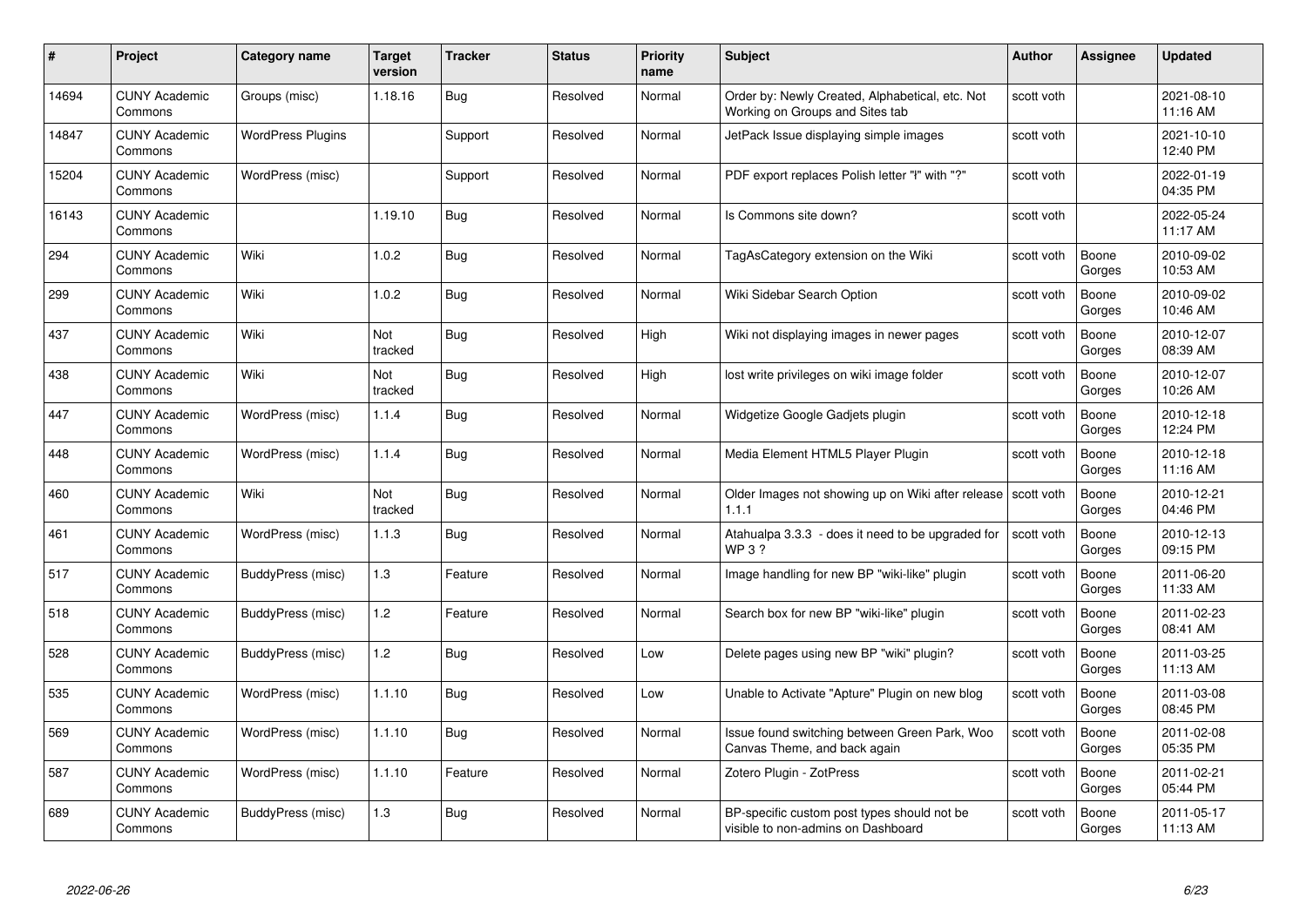| #    | Project                         | <b>Category name</b> | Target<br>version | <b>Tracker</b> | <b>Status</b> | <b>Priority</b><br>name | <b>Subject</b>                                                       | <b>Author</b> | <b>Assignee</b> | <b>Updated</b>         |
|------|---------------------------------|----------------------|-------------------|----------------|---------------|-------------------------|----------------------------------------------------------------------|---------------|-----------------|------------------------|
| 754  | <b>CUNY Academic</b><br>Commons | BuddyPress (misc)    | 1.3               | Bug            | Resolved      | Normal                  | LaTex parsing on email notifications                                 | scott voth    | Boone<br>Gorges | 2011-09-14<br>01:28 AM |
| 1155 | <b>CUNY Academic</b><br>Commons | WordPress (misc)     | 1.2.5             | Feature        | Resolved      | Normal                  | Add Fancybox WordPress plugin                                        | scott voth    | Boone<br>Gorges | 2011-09-12<br>05:48 PM |
| 1222 | <b>CUNY Academic</b><br>Commons | WordPress (misc)     | 1.5               | Feature        | Resolved      | Normal                  | Evaluate Premium Themes for "The Commons"<br>Classified"             | scott voth    | Boone<br>Gorges | 2011-11-29<br>10:23 AM |
| 1237 | <b>CUNY Academic</b><br>Commons | Events               | 1.8               | Feature        | Resolved      | Normal                  | Develop Commons Calendar of Events Plugin                            | scott voth    | Boone<br>Gorges | 2016-02-15<br>11:19 PM |
| 1316 | CUNY Academic<br>Commons        | BuddyPress (misc)    | 1.2.5             | Bug            | Resolved      | Normal                  | Buddy Press Docs - comments going to email, but<br>not to the Doc    | scott voth    | Boone<br>Gorges | 2011-11-04<br>12:53 PM |
| 1355 | <b>CUNY Academic</b><br>Commons | WordPress (misc)     | 1.3               | Feature        | Resolved      | Normal                  | Plugin request: Tagline Rotator                                      | scott voth    | Boone<br>Gorges | 2011-12-08<br>07:04 PM |
| 1379 | <b>CUNY Academic</b><br>Commons | Wiki                 | $1.3$             | Bug            | Resolved      | Normal                  | Help Link in the Admin Bar points to old Help<br>Page                | scott voth    | Boone<br>Gorges | 2011-12-09<br>09:08 AM |
| 1396 | <b>CUNY Academic</b><br>Commons | WordPress (misc)     | 1.3.13            | Bug            | Resolved      | Normal                  | InLine Google Docs Plugin Not Working                                | scott voth    | Boone<br>Gorges | 2012-05-22<br>11:36 AM |
| 1427 | <b>CUNY Academic</b><br>Commons | WordPress (misc)     | 1.3.5             | Feature        | Resolved      | Normal                  | Plugin Request: jQuery Vertical Accordion Menu                       | scott voth    | Boone<br>Gorges | 2012-01-16<br>08:17 PM |
| 1461 | <b>CUNY Academic</b><br>Commons | BuddyPress (misc)    | 1.3.1             | Bug            | Resolved      | Normal                  | Strange Behaviour in the Activity Stream                             | scott voth    | Boone<br>Gorges | 2011-12-19<br>08:33 AM |
| 1465 | CUNY Academic<br>Commons        | Wiki                 | 1.3.4             | Bug            | Resolved      | Normal                  | TagAsCategory Extension & Wiki Inc Plugin                            | scott voth    | Boone<br>Gorges | 2012-01-10<br>08:46 PM |
| 1486 | <b>CUNY Academic</b><br>Commons | BuddyPress (misc)    | Not<br>tracked    | <b>Bug</b>     | Resolved      | Normal                  | Blog Tag in Group                                                    | scott voth    | Boone<br>Gorges | 2011-12-21<br>07:45 AM |
| 1502 | <b>CUNY Academic</b><br>Commons | WordPress (misc)     | 1.3.4             | Support        | Resolved      | Normal                  | The Commons Classified - ClassiPress Theme                           | scott voth    | Boone<br>Gorges | 2012-01-13<br>09:09 AM |
| 1625 | <b>CUNY Academic</b><br>Commons | BuddyPress (misc)    | 1.10              | Feature        | Resolved      | Normal                  | Modify Default Avatar and Assignment Process                         | scott voth    | Boone<br>Gorges | 2016-02-19<br>12:09 AM |
| 1645 | <b>CUNY Academic</b><br>Commons | WordPress (misc)     | 1.3.8             | Bug            | Resolved      | Normal                  | WordTube Plugin can't find "JW Player" - fails to<br>play .swf files | scott voth    | Boone<br>Gorges | 2012-02-23<br>07:27 PM |
| 1716 | <b>CUNY Academic</b><br>Commons | WordPress (misc)     | 1.3.9             | Feature        | Resolved      | Normal                  | Plugin Request: Blogger Importer                                     | scott voth    | Boone<br>Gorges | 2012-03-12<br>11:56 AM |
| 1717 | <b>CUNY Academic</b><br>Commons | WordPress (misc)     | 1.3.9             | <b>Bug</b>     | Resolved      | Normal                  | SimplePie For WP not working - need a writable<br>Cache Folder       | scott voth    | Boone<br>Gorges | 2012-03-12<br>12:17 PM |
| 1718 | <b>CUNY Academic</b><br>Commons | WordPress (misc)     | 1.4               | Feature        | Resolved      | Normal                  | Plugin Request - Live Journal Importer                               | scott voth    | Boone<br>Gorges | 2012-03-19<br>10:48 PM |
| 1719 | CUNY Academic<br>Commons        | WordPress (misc)     | 1.3.9             | Feature        | Resolved      | Normal                  | Plugin Request: RSS Importer                                         | scott voth    | Boone<br>Gorges | 2012-03-12<br>11:59 AM |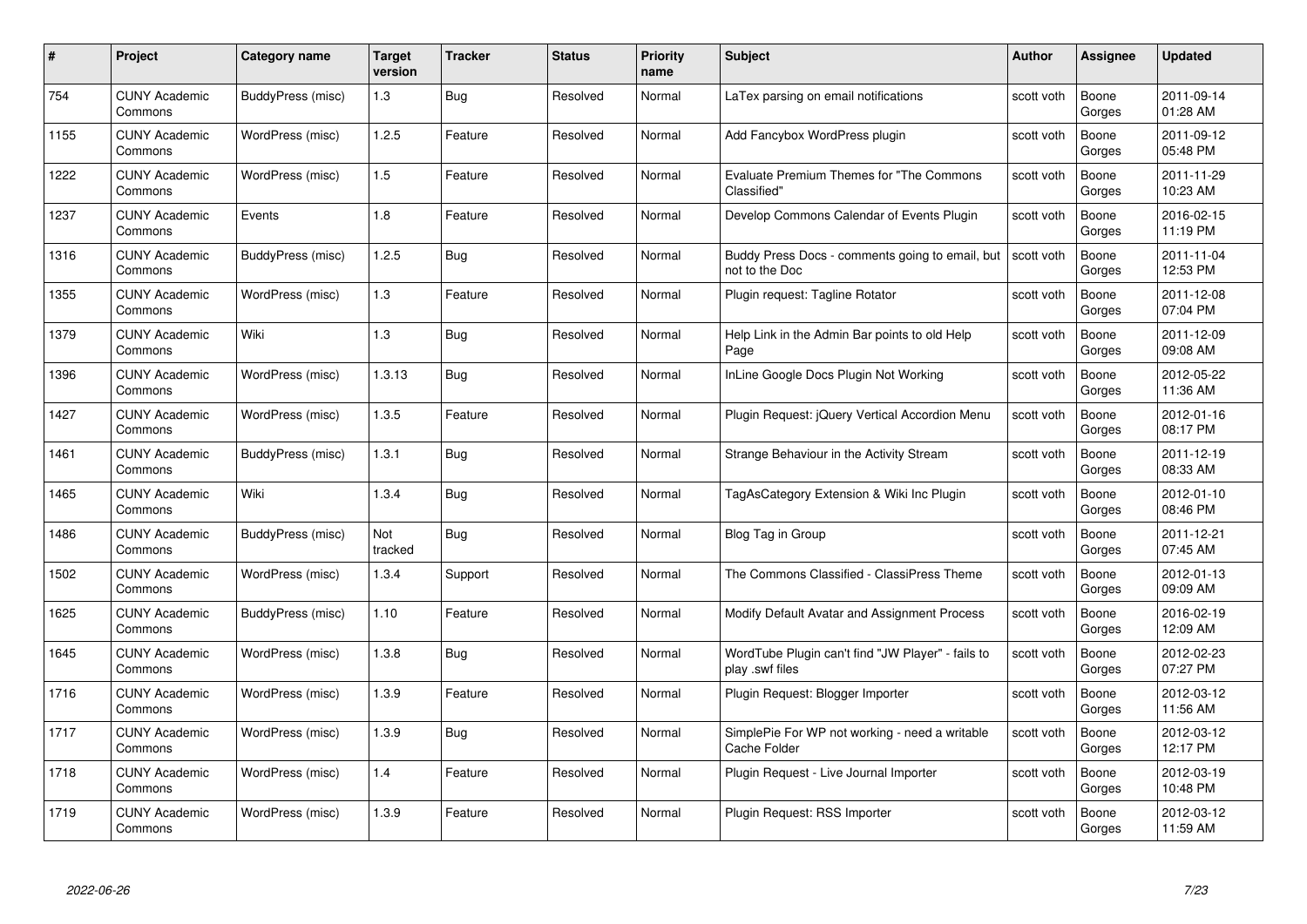| #    | Project                         | Category name     | Target<br>version | <b>Tracker</b> | <b>Status</b> | <b>Priority</b><br>name | <b>Subject</b>                                                                  | Author     | <b>Assignee</b> | <b>Updated</b>         |
|------|---------------------------------|-------------------|-------------------|----------------|---------------|-------------------------|---------------------------------------------------------------------------------|------------|-----------------|------------------------|
| 1720 | <b>CUNY Academic</b><br>Commons | WordPress (misc)  | 1.3.9             | Feature        | Resolved      | Normal                  | Plugin Request: Tumblr Importer                                                 | scott voth | Boone<br>Gorges | 2012-03-12<br>11:57 AM |
| 1745 | <b>CUNY Academic</b><br>Commons | BuddyPress (misc) | Not<br>tracked    | Bug            | Resolved      | Normal                  | Dashboard Access to Create Hero Slides                                          | scott voth | Boone<br>Gorges | 2012-03-19<br>04:14 PM |
| 1746 | <b>CUNY Academic</b><br>Commons | WordPress (misc)  | 1.3.10            | Feature        | Resolved      | Normal                  | Max Number of Items in a Tag Cloud                                              | scott voth | Boone<br>Gorges | 2012-03-29<br>10:09 AM |
| 1797 | <b>CUNY Academic</b><br>Commons | WordPress (misc)  | 1.3.10.1          | Bug            | Resolved      | Urgent                  | JITP link doesn't seem to be working - "page not<br>redirecting properly"       | scott voth | Boone<br>Gorges | 2012-03-30<br>08:38 AM |
| 1848 | <b>CUNY Academic</b><br>Commons | WordPress (misc)  | 1.3.13            | <b>Bug</b>     | Resolved      | Normal                  | Having Issues with Saving Menu Changes on the<br><b>Commons Codex</b>           | scott voth | Boone<br>Gorges | 2012-04-26<br>07:48 PM |
| 1932 | <b>CUNY Academic</b><br>Commons | WordPress (misc)  | Not<br>tracked    | <b>Bug</b>     | Resolved      | Normal                  | Lost access to Create Hero Slides                                               | scott voth | Boone<br>Gorges | 2012-06-12<br>08:34 AM |
| 2009 | <b>CUNY Academic</b><br>Commons | WordPress (misc)  | 1.3.17            | Feature        | Resolved      | Urgent                  | New Child Theme for Woo Theme 'Simplicity'                                      | scott voth | Boone<br>Gorges | 2012-08-01<br>12:25 AM |
| 2209 | <b>CUNY Academic</b><br>Commons | WordPress (misc)  |                   | Feature        | Resolved      | Normal                  | Install Q & A Plugin on Commonsinabox.org                                       | scott voth | Boone<br>Gorges | 2012-10-21<br>10:53 AM |
| 2287 | <b>CUNY Academic</b><br>Commons | commonsinabox.org | Not<br>tracked    | Bug            | Resolved      | Normal                  | User reports he added an entry to the Help &<br>Support Forum - but it was lost | scott voth | Boone<br>Gorges | 2012-11-21<br>11:27 PM |
| 2316 | <b>CUNY Academic</b><br>Commons | commonsinabox.org | Not<br>tracked    | <b>Bug</b>     | Resolved      | Normal                  | Commonsinabox.org - group forum - can't access<br>second page of forum posts    | scott voth | Boone<br>Gorges | 2012-12-03<br>11:57 AM |
| 2347 | <b>CUNY Academic</b><br>Commons | WordPress (misc)  | Not<br>tracked    | <b>Bug</b>     | Resolved      | High                    | higheredexecutivecertificate.commons.gc.cuny.ed<br>ΠŻ                           | scott voth | Boone<br>Gorges | 2014-05-01<br>08:00 PM |
| 2392 | <b>CUNY Academic</b><br>Commons | WordPress (misc)  | Not<br>tracked    | <b>Bug</b>     | Resolved      | Normal                  | Lost Access to Create Hero Slides                                               | scott voth | Boone<br>Gorges | 2013-02-04<br>10:25 AM |
| 2435 | <b>CUNY Academic</b><br>Commons | commonsinabox.org |                   | <b>Bug</b>     | Resolved      | Normal                  | commonsinabox.org - media upload file types                                     | scott voth | Boone<br>Gorges | 2013-02-13<br>09:58 PM |
| 2436 | <b>CUNY Academic</b><br>Commons | WordPress (misc)  | 1.4.20            | <b>Bug</b>     | Resolved      | Normal                  | Commons News blog - Commons Buzz Slider                                         | scott voth | Boone<br>Gorges | 2013-02-28<br>11:27 AM |
| 2484 | <b>CUNY Academic</b><br>Commons | commonsinabox.org |                   | Bug            | Resolved      | Normal                  | Forum posts are vanishing - can only view last few<br>on Help & Support         | scott voth | Boone<br>Gorges | 2013-03-01<br>11:19 AM |
| 2511 | <b>CUNY Academic</b><br>Commons | WordPress (misc)  |                   | Bug            | Resolved      | Normal                  | Lost Access to Create Hero Slides                                               | scott voth | Boone<br>Gorges | 2013-03-11<br>10:24 AM |
| 2518 | <b>CUNY Academic</b><br>Commons | commonsinabox.org | Not<br>tracked    | Bug            | Resolved      | Normal                  | Lost Access to Upload image files on<br>CommonsinaBox.org                       | scott voth | Boone<br>Gorges | 2013-03-20<br>01:57 PM |
| 2561 | <b>CUNY Academic</b><br>Commons | commonsinabox.org | Not<br>tracked    | <b>Bug</b>     | Resolved      | Normal                  | CSS Issues on Commonsinabox.org                                                 | scott voth | Boone<br>Gorges | 2013-05-16<br>03:31 PM |
| 2568 | <b>CUNY Academic</b><br>Commons |                   | Not<br>tracked    | Support        | Resolved      | Normal                  | Statistics Needed - Queens College Commons<br>Usage                             | scott voth | Boone<br>Gorges | 2016-01-26<br>12:35 AM |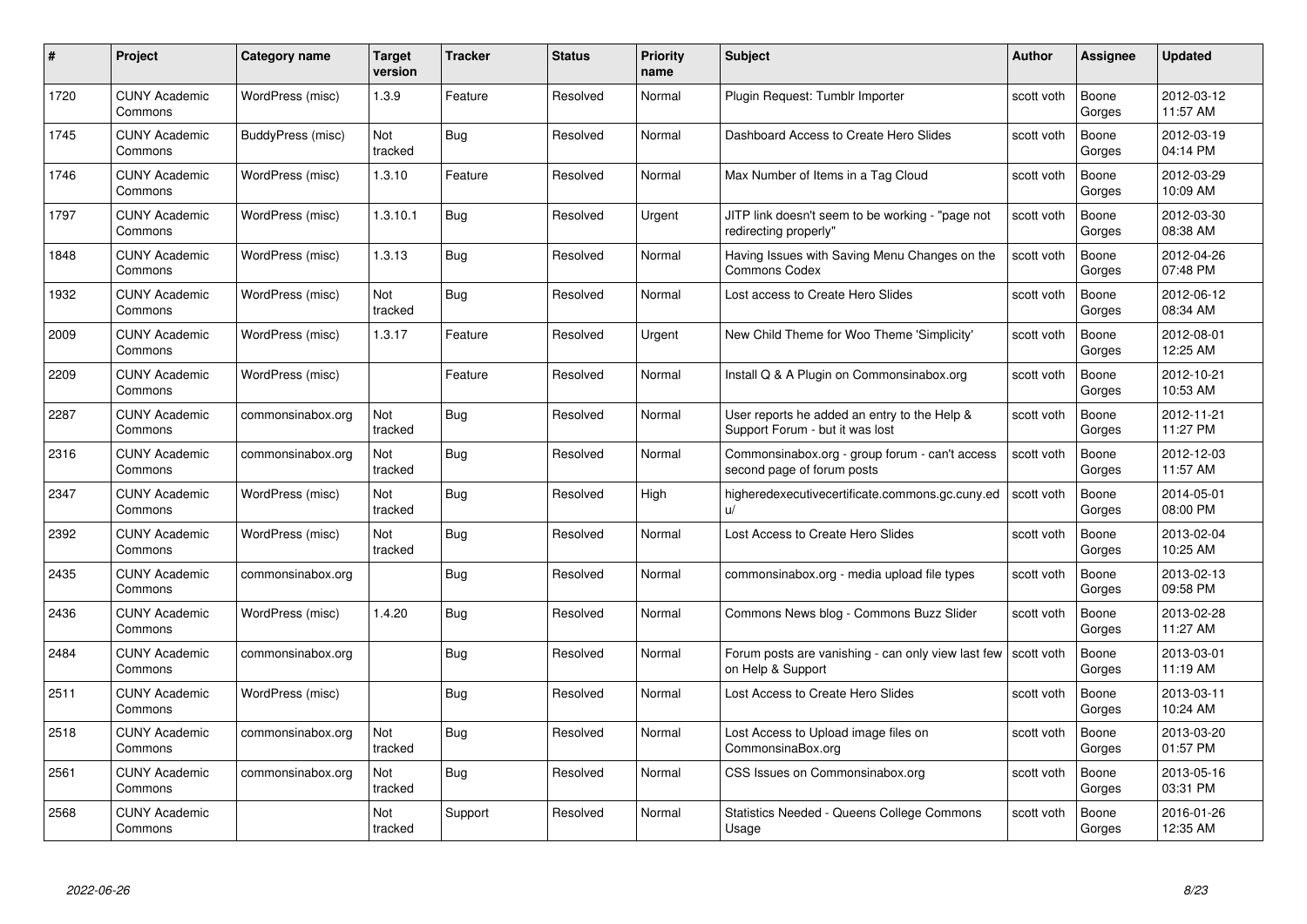| #    | Project                         | <b>Category name</b>     | Target<br>version     | <b>Tracker</b> | <b>Status</b> | <b>Priority</b><br>name | <b>Subject</b>                                                                              | <b>Author</b> | <b>Assignee</b> | <b>Updated</b>         |
|------|---------------------------------|--------------------------|-----------------------|----------------|---------------|-------------------------|---------------------------------------------------------------------------------------------|---------------|-----------------|------------------------|
| 2581 | <b>CUNY Academic</b><br>Commons | WordPress (misc)         | 1.6.3                 | <b>Bug</b>     | Resolved      | Low                     | <b>Blog Deleted?</b>                                                                        | scott voth    | Boone<br>Gorges | 2014-05-12<br>02:46 PM |
| 2585 | <b>CUNY Academic</b><br>Commons | commonsinabox.org        | Not<br>tracked        | Bug            | Resolved      | Normal                  | commonsinbox.org - no "site features" option                                                | scott voth    | Boone<br>Gorges | 2013-05-21<br>09:15 PM |
| 2631 | <b>CUNY Academic</b><br>Commons | commonsinabox.org        | Not<br>tracked        | Bug            | Resolved      | Normal                  | Bullet Points don't display in Forum posts on<br>CBOX.org                                   | scott voth    | Boone<br>Gorges | 2014-05-01<br>08:11 PM |
| 2633 | <b>CUNY Academic</b><br>Commons | commonsinabox.org        | Not<br>tracked        | <b>Bug</b>     | Resolved      | Normal                  | Mentions in CBOX.org                                                                        | scott voth    | Boone<br>Gorges | 2014-05-01<br>08:12 PM |
| 2679 | <b>CUNY Academic</b><br>Commons | WordPress (misc)         | <b>Not</b><br>tracked | Support        | Resolved      | Normal                  | WP Post to PDF plugin Logo                                                                  | scott voth    | Boone<br>Gorges | 2014-11-03<br>03:53 PM |
| 2779 | <b>CUNY Academic</b><br>Commons | BuddyPress (misc)        | 1.5.3                 | Bug            | Resolved      | Normal                  | Firefox Issue on Portfolio page when scrolling<br>down                                      | scott voth    | Boone<br>Gorges | 2013-09-19<br>01:52 PM |
| 2796 | <b>CUNY Academic</b><br>Commons |                          | 1.5.4                 | Bug            | Resolved      | Normal                  | Sluggish Response on the Site - Sunday 9/15 -<br>3PM - 6PM                                  | scott voth    | Boone<br>Gorges | 2013-10-01<br>08:41 PM |
| 2813 | <b>CUNY Academic</b><br>Commons | WordPress (misc)         | 1.5.5                 | Feature        | Resolved      | Normal                  | WordPress plugin request - MailPoet                                                         | scott voth    | Boone<br>Gorges | 2013-10-11<br>08:18 PM |
| 2878 | <b>CUNY Academic</b><br>Commons | WordPress (misc)         | Not<br>tracked        | Support        | Resolved      | Normal                  | Domain Mapping Request - Sarah Welsh                                                        | scott voth    | Boone<br>Gorges | 2016-01-26<br>12:39 AM |
| 2900 | <b>CUNY Academic</b><br>Commons | WordPress (misc)         |                       | Support        | Resolved      | Normal                  | Theme request - Imbalance2                                                                  | scott voth    | Boone<br>Gorges | 2013-11-23<br>10:30 AM |
| 2965 | <b>CUNY Academic</b><br>Commons | commonsinabox.org        |                       | Support        | Resolved      | High                    | Spammers on commonsinabox.org                                                               | scott voth    | Boone<br>Gorges | 2014-01-19<br>02:56 PM |
| 2966 | <b>CUNY Academic</b><br>Commons | WordPress (misc)         |                       | Support        | Resolved      | Normal                  | Lost Access to Create/Deactivate Hero Slides                                                | scott voth    | Boone<br>Gorges | 2014-01-20<br>05:06 PM |
| 3015 | <b>CUNY Academic</b><br>Commons |                          | Not<br>tracked        | <b>Bug</b>     | Resolved      | Normal                  | Lost Access to Create Hero Slides                                                           | scott voth    | Boone<br>Gorges | 2014-02-04<br>07:58 PM |
| 3082 | <b>CUNY Academic</b><br>Commons | Domain Mapping           | Not<br>tracked        | Support        | Resolved      | Normal                  | Domain Mapping Request - Ruth O'Brien                                                       | scott voth    | Boone<br>Gorges | 2014-03-05<br>07:16 PM |
| 3199 | CUNY Academic<br>Commons        | Domain Mapping           |                       | Support        | Resolved      | Normal                  | domain mapping request - bethanyholmstrom.net                                               | scott voth    | Boone<br>Gorges | 2014-05-08<br>02:40 PM |
| 3200 | <b>CUNY Academic</b><br>Commons | <b>WordPress Plugins</b> | 1.6.4                 | Bug            | Resolved      | Normal                  | Plugin Request: Social Stickers                                                             | scott voth    | Boone<br>Gorges | 2014-05-21<br>09:53 PM |
| 3269 | <b>CUNY Academic</b><br>Commons | Domain Mapping           | Not<br>tracked        | Support        | Resolved      | Normal                  | Domain mapping request - Natascia Boeri                                                     | scott voth    | Boone<br>Gorges | 2015-11-30<br>03:17 PM |
| 3335 | <b>CUNY Academic</b><br>Commons | Home Page                | Not<br>tracked        | Support        | Resolved      | Normal                  | Lost Access to Create Hero Slides                                                           | scott voth    | Boone<br>Gorges | 2014-07-22<br>10:07 PM |
| 3348 | CUNY Academic<br>Commons        | Toolbar                  | 1.6.11                | Bug            | Resolved      | Normal                  | "Publications on the Commons" option missing on<br>"About" link accessed from the Admin Bar | scott voth    | Boone<br>Gorges | 2014-08-01<br>08:55 AM |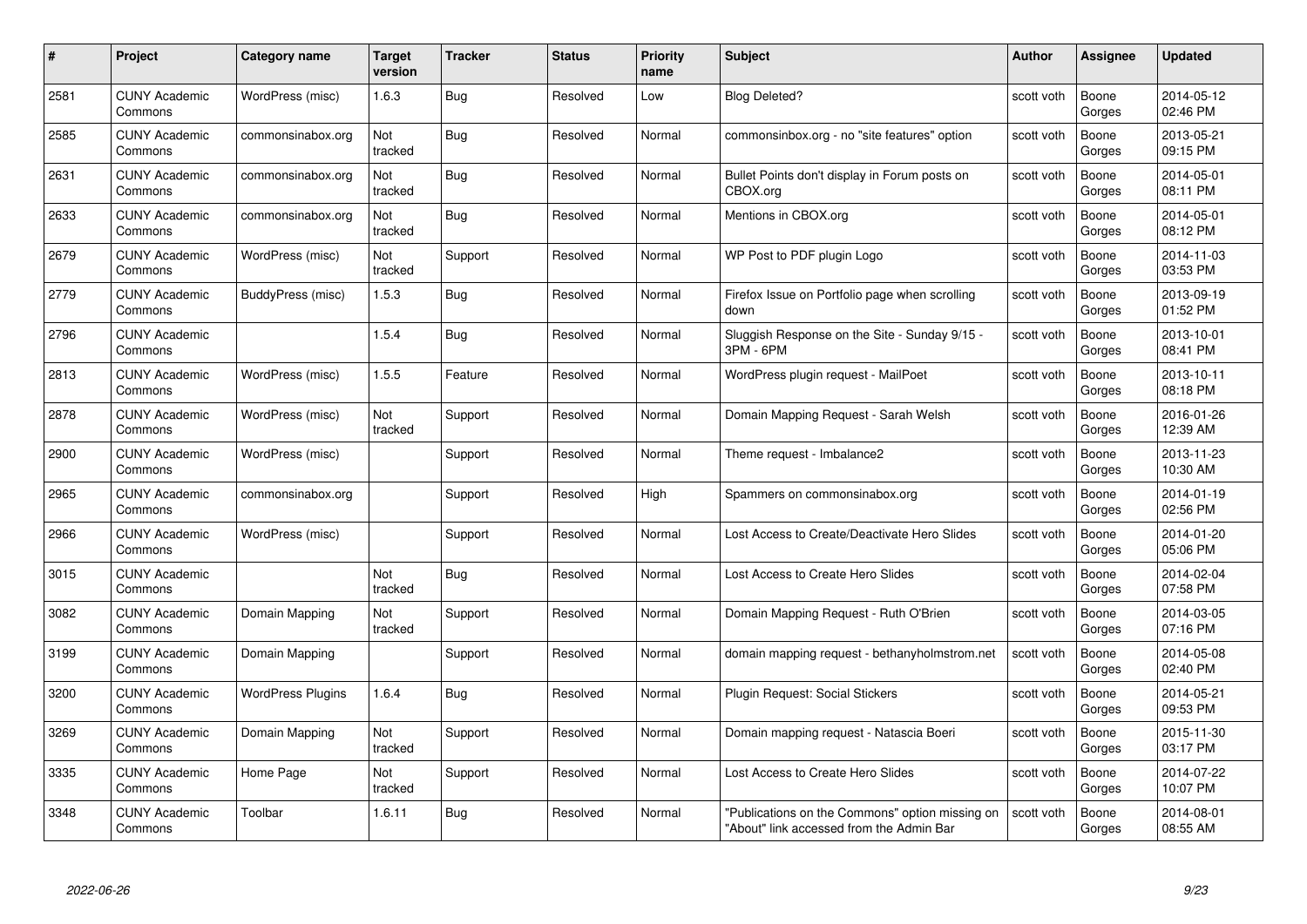| #    | Project                         | <b>Category name</b>              | Target<br>version | <b>Tracker</b> | <b>Status</b> | <b>Priority</b><br>name | <b>Subject</b>                                                    | <b>Author</b> | <b>Assignee</b> | <b>Updated</b>         |
|------|---------------------------------|-----------------------------------|-------------------|----------------|---------------|-------------------------|-------------------------------------------------------------------|---------------|-----------------|------------------------|
| 3358 | <b>CUNY Academic</b><br>Commons | <b>WordPress Plugins</b>          | 1.6.11            | Support        | Resolved      | Normal                  | Plugin Request: GeoMashUp                                         | scott voth    | Boone<br>Gorges | 2014-08-01<br>08:40 AM |
| 3423 | <b>CUNY Academic</b><br>Commons | Domain Mapping                    | Not<br>tracked    | Support        | Resolved      | Normal                  | bkpublicscholars.org Domain Mapping Request                       | scott voth    | Boone<br>Gorges | 2016-01-26<br>12:08 PM |
| 3502 | <b>CUNY Academic</b><br>Commons | <b>Blogs (BuddyPress)</b>         | 1.6.17            | <b>Bug</b>     | Resolved      | High                    | "Create a Site" button not working on Blog Page                   | scott voth    | Boone<br>Gorges | 2014-09-30<br>02:17 PM |
| 3523 | <b>CUNY Academic</b><br>Commons | My Commons                        | 1.8               | <b>Bug</b>     | Resolved      | Normal                  | 1.7 Testing - "Reply" and Post Button                             | scott voth    | Boone<br>Gorges | 2015-04-09<br>05:19 PM |
| 3539 | CUNY Academic<br>Commons        | Domain Mapping                    | Not<br>tracked    | Support        | Resolved      | Normal                  | Domain Mapping Request for ACERT                                  | scott voth    | Boone<br>Gorges | 2015-11-30<br>03:15 PM |
| 3576 | <b>CUNY Academic</b><br>Commons | <b>WordPress Plugins</b>          | 1.7.1             | Support        | Resolved      | Normal                  | Plugin Request: Better Search                                     | scott voth    | Boone<br>Gorges | 2014-10-21<br>11:26 AM |
| 3600 | <b>CUNY Academic</b><br>Commons | <b>WordPress Plugins</b>          | 1.7.2             | Support        | Resolved      | Normal                  | New Plugin Request - Meta-Slider                                  | scott voth    | Boone<br>Gorges | 2014-11-01<br>02:29 PM |
| 3728 | <b>CUNY Academic</b><br>Commons | Homepage Slides                   | Not<br>tracked    | Support        | Resolved      | Normal                  | Lost Access to Create Hero Slides                                 | scott voth    | Boone<br>Gorges | 2014-12-28<br>02:18 PM |
| 3841 | <b>CUNY Academic</b><br>Commons | commonsinabox.org                 | Not<br>tracked    | <b>Bug</b>     | Resolved      | Normal                  | CBOX.org Registration Plugin Not Working                          | scott voth    | Boone<br>Gorges | 2016-01-26<br>03:27 PM |
| 3940 | <b>CUNY Academic</b><br>Commons | <b>WordPress Plugins</b>          | 1.7.16            | Support        | Resolved      | Normal                  | Plugin Request - Amazon Link                                      | scott voth    | Boone<br>Gorges | 2015-03-21<br>08:45 PM |
| 3957 | CUNY Academic<br>Commons        | <b>WordPress</b><br>(Permissions) |                   | Support        | Resolved      | Normal                  | Lost Access to Create Hero Slides                                 | scott voth    | Boone<br>Gorges | 2015-03-30<br>08:57 PM |
| 3964 | <b>CUNY Academic</b><br>Commons | <b>Group Announcments</b>         | 1.8.17            | <b>Bug</b>     | Resolved      | Normal                  | "There was a problem" error when posting<br>Group Announcement    | scott voth    | Boone<br>Gorges | 2015-11-18<br>05:45 PM |
| 4373 | <b>CUNY Academic</b><br>Commons | <b>Public Portfolio</b>           | Not<br>tracked    | Support        | Resolved      | Normal                  | Delete Old "Title" section from Member's public<br>portfolio page | scott voth    | Boone<br>Gorges | 2015-08-04<br>09:01 PM |
| 4407 | <b>CUNY Academic</b><br>Commons | Group Forums                      |                   | <b>Bug</b>     | Resolved      | Normal                  | Disable Forum on Existing group is not working                    | scott voth    | Boone<br>Gorges | 2015-08-11<br>03:13 PM |
| 4445 | <b>CUNY Academic</b><br>Commons | Registration                      | Not<br>tracked    | <b>Bug</b>     | Resolved      | Normal                  | user alisonorlando is trying to register - no email<br>received   | scott voth    | Boone<br>Gorges | 2015-08-20<br>12:35 PM |
| 4455 | <b>CUNY Academic</b><br>Commons | <b>Group Files</b>                | 1.8.8             | Bug            | Resolved      | High                    | Group Files Download to zip Not working                           | scott voth    | Boone<br>Gorges | 2015-08-19<br>09:58 AM |
| 4580 | <b>CUNY Academic</b><br>Commons | Commons In A Box                  | Not<br>tracked    | Support        | Resolved      | Normal                  | Unable to register account on CBOX Demo Site                      | scott voth    | Boone<br>Gorges | 2015-09-10<br>02:37 PM |
| 4603 | <b>CUNY Academic</b><br>Commons | <b>WordPress Plugins</b>          |                   | Support        | Resolved      | Normal                  | Plugin Request: Search and Filter                                 | scott voth    | Boone<br>Gorges | 2015-09-21<br>11:31 AM |
| 4795 | CUNY Academic<br>Commons        | Domain Mapping                    | Not<br>tracked    | Support        | Resolved      | Normal                  | Revert Domain Mapping for<br>http://bkpublicscholars.org/         | scott voth    | Boone<br>Gorges | 2015-11-01<br>05:33 PM |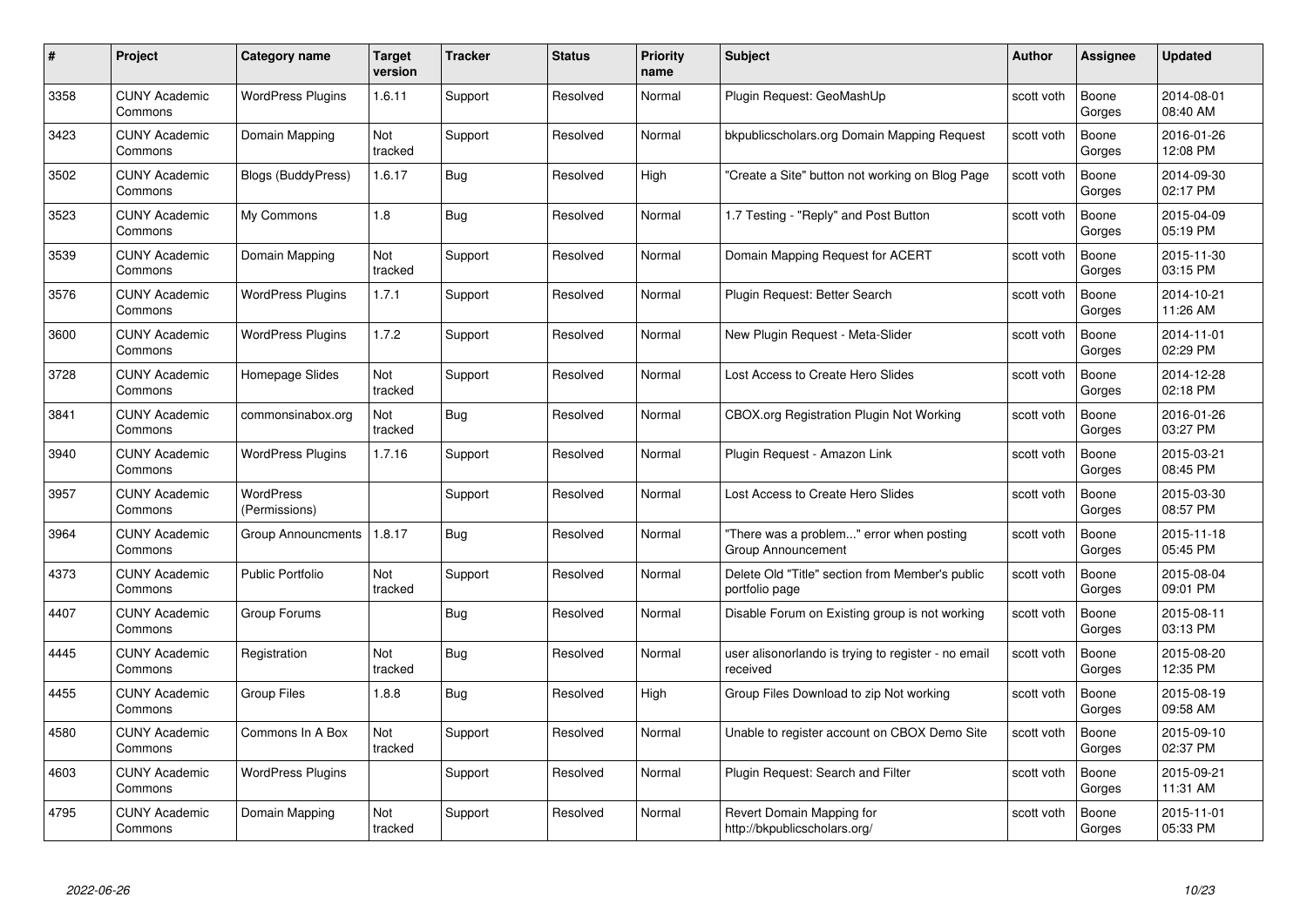| #    | Project                         | <b>Category name</b>       | Target<br>version | <b>Tracker</b> | <b>Status</b> | <b>Priority</b><br>name | <b>Subject</b>                                                           | <b>Author</b> | <b>Assignee</b> | <b>Updated</b>         |
|------|---------------------------------|----------------------------|-------------------|----------------|---------------|-------------------------|--------------------------------------------------------------------------|---------------|-----------------|------------------------|
| 4902 | <b>CUNY Academic</b><br>Commons | Domain Mapping             | Not<br>tracked    | Support        | Resolved      | Normal                  | domain mapping request - Patrick Sweeney                                 | scott voth    | Boone<br>Gorges | 2015-12-07<br>01:32 AM |
| 4954 | <b>CUNY Academic</b><br>Commons | Domain Mapping             | Not<br>tracked    | Support        | Resolved      | Normal                  | domain mapping request - Talia Schaffer                                  | scott voth    | Boone<br>Gorges | 2015-12-07<br>01:24 AM |
| 4978 | <b>CUNY Academic</b><br>Commons | <b>Directories</b>         | 1.9.4             | Feature        | Resolved      | High                    | On Profile Provide a Way to Enter or Change<br><b>Campus Affiliation</b> | scott voth    | Boone<br>Gorges | 2016-01-11<br>10:41 PM |
| 5089 | <b>CUNY Academic</b><br>Commons | Server                     | 1.9.4             | Support        | Resolved      | Urgent                  | response time sluggish                                                   | scott voth    | Boone<br>Gorges | 2016-01-11<br>10:16 PM |
| 5189 | CUNY Academic<br>Commons        | Homepage Slides            | Not<br>tracked    | Support        | Resolved      | Normal                  | Lost Access to Create Hero Slides                                        | scott voth    | Boone<br>Gorges | 2016-02-01<br>10:45 AM |
| 5569 | <b>CUNY Academic</b><br>Commons | <b>WordPress Plugins</b>   | 1.9.18            | Feature        | Resolved      | Normal                  | WP Inventory Manager Add-On - Michael Madden                             | scott voth    | Boone<br>Gorges | 2016-06-12<br>10:39 AM |
| 5582 | <b>CUNY Academic</b><br>Commons | <b>WordPress Plugins</b>   | 1.9.17            | Bug            | Resolved      | Normal                  | Visual Composer Not Working with Bridge Theme<br>Anymore                 | scott voth    | Boone<br>Gorges | 2016-06-01<br>10:56 PM |
| 5583 | <b>CUNY Academic</b><br>Commons |                            | Not<br>tracked    | Support        | Resolved      | Normal                  | Lost access to create hero slides - please<br>reinstate                  | scott voth    | Boone<br>Gorges | 2016-05-23<br>12:11 AM |
| 5617 | <b>CUNY Academic</b><br>Commons | Domain Mapping             | Not<br>tracked    | Support        | Resolved      | Normal                  | Domain Mapping Issue - Paul Herbert                                      | scott voth    | Boone<br>Gorges | 2016-05-30<br>12:04 PM |
| 5653 | <b>CUNY Academic</b><br>Commons | <b>WordPress Plugins</b>   | 1.9.19            | Feature        | Resolved      | Normal                  | Plugin Request - Simple Custom Post Order -<br>Cynthia Tobar             | scott voth    | Boone<br>Gorges | 2016-06-21<br>10:19 PM |
| 5828 | CUNY Academic<br>Commons        | Upgrades                   | 1.9.22            | <b>Bug</b>     | Resolved      | High                    | New Server - File Uploads                                                | scott voth    | Boone<br>Gorges | 2016-08-02<br>12:00 AM |
| 5830 | <b>CUNY Academic</b><br>Commons | WordPress<br>(Permissions) | Not<br>tracked    | <b>Bug</b>     | Resolved      | Normal                  | Lost access to create hero slides - please<br>reinstate                  | scott voth    | Boone<br>Gorges | 2016-07-25<br>10:01 AM |
| 5885 | <b>CUNY Academic</b><br>Commons | <b>WordPress Plugins</b>   | 1.9.24            | Support        | Resolved      | Normal                  | Plugin Request - Knight Lab Timeline                                     | scott voth    | Boone<br>Gorges | 2016-08-11<br>10:56 PM |
| 6000 | <b>CUNY Academic</b><br>Commons | <b>WordPress Plugins</b>   | 1.9.27            | <b>Bug</b>     | Resolved      | Normal                  | Unconfirmed Users Plugin is visible on all sites                         | scott voth    | Boone<br>Gorges | 2016-09-11<br>09:10 PM |
| 6383 | <b>CUNY Academic</b><br>Commons | Domain Mapping             | Not<br>tracked    | Support        | Resolved      | Normal                  | Domain Mapping request - Azriel Genack                                   | scott voth    | Boone<br>Gorges | 2016-10-21<br>03:48 PM |
| 6539 | <b>CUNY Academic</b><br>Commons | Events                     | 1.10              | Bug            | Resolved      | Normal                  | Event Room numbers don't seem to be persisted<br>Commons 1.10 testing    | scott voth    | Boone<br>Gorges | 2016-10-31<br>04:23 PM |
| 7870 | <b>CUNY Academic</b><br>Commons | <b>WordPress Plugins</b>   | 1.10.15           | Feature        | Resolved      | Normal                  | Plugin request: Smush It                                                 | scott voth    | Boone<br>Gorges | 2017-03-31<br>10:28 AM |
| 7954 | <b>CUNY Academic</b><br>Commons | WordPress (misc)           | Not<br>tracked    | Support        | Resolved      | Normal                  | Public site not showing up in "Sites"                                    | scott voth    | Boone<br>Gorges | 2017-11-15<br>11:01 AM |
| 8149 | CUNY Academic<br>Commons        | <b>WordPress Plugins</b>   | 1.11              | Support        | Resolved      | Normal                  | Plugin Reguest - YouTube                                                 | scott voth    | Boone<br>Gorges | 2017-05-15<br>09:54 AM |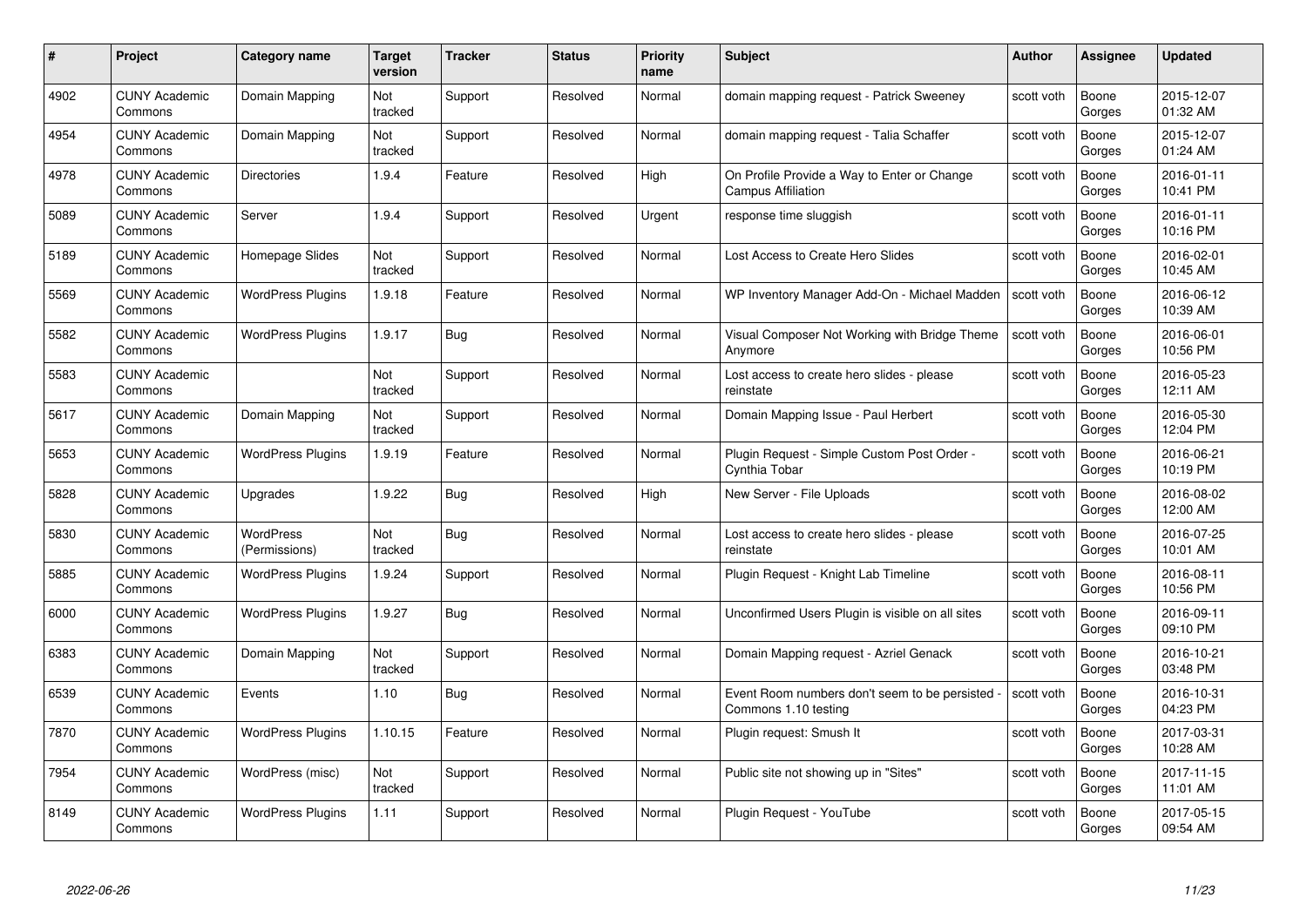| #     | Project                         | <b>Category name</b>     | Target<br>version | <b>Tracker</b> | <b>Status</b> | <b>Priority</b><br>name | <b>Subject</b>                                                            | <b>Author</b> | <b>Assignee</b> | <b>Updated</b>         |
|-------|---------------------------------|--------------------------|-------------------|----------------|---------------|-------------------------|---------------------------------------------------------------------------|---------------|-----------------|------------------------|
| 8153  | <b>CUNY Academic</b><br>Commons | Homepage Slides          |                   | Bug            | Resolved      | Normal                  | Hero Slide Permissions                                                    | scott voth    | Boone<br>Gorges | 2017-05-17<br>08:29 PM |
| 8325  | <b>CUNY Academic</b><br>Commons | Server                   | Not<br>tracked    | Support        | Resolved      | Normal                  | intermittent server issues                                                | scott voth    | Boone<br>Gorges | 2017-07-01<br>10:57 AM |
| 8427  | <b>CUNY Academic</b><br>Commons | <b>WordPress Themes</b>  | 1.11.8            | Support        | Resolved      | Normal                  | child theme request for Short Docs                                        | scott voth    | Boone<br>Gorges | 2017-08-01<br>10:13 PM |
| 8454  | <b>CUNY Academic</b><br>Commons | <b>WordPress Plugins</b> | 1.11.9            | Support        | Resolved      | Normal                  | activate WP Bakery Visual Composer plugin for<br>child theme              | scott voth    | Boone<br>Gorges | 2017-08-10<br>02:09 PM |
| 8475  | CUNY Academic<br>Commons        | <b>WordPress Themes</b>  | 1.11.9            | Support        | Resolved      | Normal                  | fix typo in child theme                                                   | scott voth    | Boone<br>Gorges | 2017-08-08<br>04:31 PM |
| 8624  | <b>CUNY Academic</b><br>Commons | Domain Mapping           | Not<br>tracked    | Support        | Resolved      | Normal                  | domain mapping request                                                    | scott voth    | Boone<br>Gorges | 2017-10-05<br>12:50 PM |
| 8876  | <b>CUNY Academic</b><br>Commons | cuny.is                  | 1.12.1            | Bug            | Resolved      | Normal                  | Groups cannot select cuny.is URL that matches<br>their group slug exactly | scott voth    | Boone<br>Gorges | 2017-11-01<br>03:06 PM |
| 9370  | <b>CUNY Academic</b><br>Commons | <b>WordPress Plugins</b> | 1.12.11           | Support        | Resolved      | Normal                  | Text to Speech plugin                                                     | scott voth    | Boone<br>Gorges | 2018-03-27<br>12:47 PM |
| 9538  | <b>CUNY Academic</b><br>Commons | Analytics                | Not<br>tracked    | Support        | Resolved      | Normal                  | collecting Google Analytics for mapped Domains                            | scott voth    | Boone<br>Gorges | 2018-04-27<br>09:23 AM |
| 9572  | <b>CUNY Academic</b><br>Commons | <b>WordPress Plugins</b> | 1.12.13           | Support        | Resolved      | Normal                  | WordPress Plugin Request - Compact WP Audio<br>Player                     | scott voth    | Boone<br>Gorges | 2018-04-24<br>10:10 AM |
| 9794  | CUNY Academic<br>Commons        | Domain Mapping           | Not<br>tracked    | Support        | Resolved      | Normal                  | domain Mapping request - Joseph Reynolds Van<br>Der Naald                 | scott voth    | Boone<br>Gorges | 2018-05-22<br>01:54 PM |
| 10000 | <b>CUNY Academic</b><br>Commons | Performance              | Not<br>tracked    | Bug            | Resolved      | Normal                  | Pages display correctly but cannot edit them                              | scott voth    | Boone<br>Gorges | 2018-07-13<br>12:31 PM |
| 10225 | <b>CUNY Academic</b><br>Commons | <b>BuddyPress Docs</b>   | 1.13.8            | <b>Bug</b>     | Resolved      | Normal                  | BuddyPress doc disappeared after being created<br>by Maura Smale          | scott voth    | Boone<br>Gorges | 2018-08-27<br>09:00 AM |
| 11173 | <b>CUNY Academic</b><br>Commons | Documentation            |                   | Support        | Resolved      | Normal                  | <b>Accessibility Checker</b>                                              | scott voth    | Boone<br>Gorges | 2019-02-26<br>11:00 PM |
| 11190 | <b>CUNY Academic</b><br>Commons | Domain Mapping           |                   | Support        | Resolved      | Normal                  | Domain Mapping Request - Kate Culkin                                      | scott voth    | Boone<br>Gorges | 2019-03-16<br>10:01 AM |
| 11298 | <b>CUNY Academic</b><br>Commons | Courses                  | 1.16              | Feature        | Resolved      | Normal                  | Explore Ways to Make the "Courses" tab More<br>Interesting                | scott voth    | Boone<br>Gorges | 2019-12-04<br>10:51 AM |
| 11529 | <b>CUNY Academic</b><br>Commons | Twitter page             | 1.15.3            | <b>Bug</b>     | Resolved      | Normal                  | Twitter sub-menu option showing a lot of blank<br>results                 | scott voth    | Boone<br>Gorges | 2019-06-10<br>01:04 PM |
| 11754 | <b>CUNY Academic</b><br>Commons | <b>Group Files</b>       | Not<br>tracked    | Support        | Resolved      | Normal                  | Group file folder delete                                                  | scott voth    | Boone<br>Gorges | 2019-08-15<br>05:10 PM |
| 11764 | CUNY Academic<br>Commons        | Domain Mapping           | Not<br>tracked    | Support        | Resolved      | Normal                  | Domain Mapping request for literarybronx.com                              | scott voth    | Boone<br>Gorges | 2019-08-21<br>05:28 PM |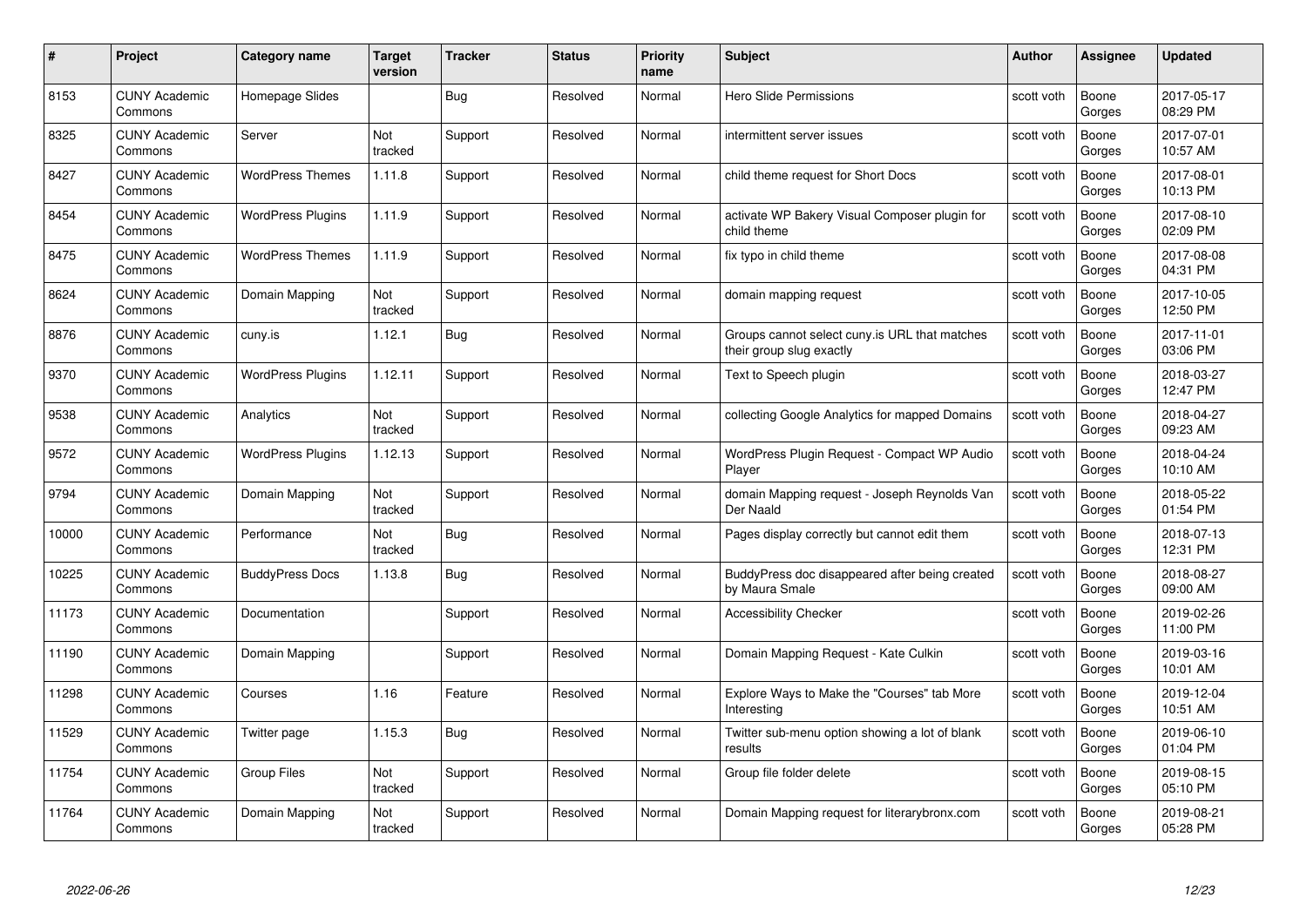| #     | Project                         | <b>Category name</b>     | <b>Target</b><br>version | <b>Tracker</b> | <b>Status</b> | <b>Priority</b><br>name | <b>Subject</b>                                                                    | <b>Author</b> | <b>Assignee</b> | <b>Updated</b>         |
|-------|---------------------------------|--------------------------|--------------------------|----------------|---------------|-------------------------|-----------------------------------------------------------------------------------|---------------|-----------------|------------------------|
| 12252 | <b>CUNY Academic</b><br>Commons | <b>WordPress Plugins</b> | 1.16.3                   | Support        | Resolved      | Normal                  | Pluginiln Request - Atomic Blocks                                                 | scott voth    | Boone<br>Gorges | 2020-01-14<br>10:44 AM |
| 12386 | <b>CUNY Academic</b><br>Commons | <b>WordPress Plugins</b> | 1.16.5                   | Bug            | Resolved      | Normal                  | Help site throwing error when publishing pages                                    | scott voth    | Boone<br>Gorges | 2020-02-11<br>10:43 AM |
| 12550 | <b>CUNY Academic</b><br>Commons | <b>WordPress Plugins</b> | 1.16.8                   | Support        | Resolved      | Normal                  | Deprecate CommentPress Core?                                                      | scott voth    | Boone<br>Gorges | 2020-03-24<br>11:43 AM |
| 12853 | <b>CUNY Academic</b><br>Commons | WordPress - Media        |                          | Bug            | Resolved      | Normal                  | Download All Media throws error                                                   | scott voth    | Boone<br>Gorges | 2020-05-29<br>09:26 AM |
| 12924 | <b>CUNY Academic</b><br>Commons | Domain Mapping           | Not<br>tracked           | Support        | Resolved      | Normal                  | Domain Mapping request - Sam Phillips                                             | scott voth    | Boone<br>Gorges | 2020-06-12<br>03:29 PM |
| 12955 | <b>CUNY Academic</b><br>Commons | WordPress (misc)         | 1.16.14                  | Support        | Resolved      | Normal                  | Leaflet JS maps                                                                   | scott voth    | Boone<br>Gorges | 2020-06-23<br>10:53 AM |
| 12961 | <b>CUNY Academic</b><br>Commons | WordPress (misc)         | 1.16.14                  | Support        | Resolved      | Normal                  | Embed Loom.com resources                                                          | scott voth    | Boone<br>Gorges | 2020-06-22<br>01:07 PM |
| 12962 | <b>CUNY Academic</b><br>Commons | WordPress (misc)         | 1.16.14                  | Support        | Resolved      | Normal                  | knowmia embed                                                                     | scott voth    | Boone<br>Gorges | 2020-06-23<br>02:56 PM |
| 13021 | <b>CUNY Academic</b><br>Commons | <b>BuddyPress Docs</b>   |                          | Support        | Resolved      | Normal                  | new group library question                                                        | scott voth    | Boone<br>Gorges | 2020-07-07<br>02:55 PM |
| 13194 | <b>CUNY Academic</b><br>Commons | <b>WordPress Plugins</b> | 1.17.2                   | Feature        | Resolved      | Normal                  | Slider Revolution update                                                          | scott voth    | Boone<br>Gorges | 2020-08-25<br>10:40 AM |
| 13256 | CUNY Academic<br>Commons        | <b>WordPress Themes</b>  | 1.17.3                   | Support        | Resolved      | Normal                  | Bridge theme update                                                               | scott voth    | Boone<br>Gorges | 2020-09-08<br>11:36 AM |
| 13410 | <b>CUNY Academic</b><br>Commons | Group Library            | 1.17.5                   | Support        | Resolved      | Normal                  | Group Library Add item with special characters in<br>title                        | scott voth    | Boone<br>Gorges | 2020-10-01<br>12:40 PM |
| 13492 | <b>CUNY Academic</b><br>Commons | Shortcodes and<br>embeds | 1.17.6                   | Support        | Resolved      | Normal                  | customized handler for quizlet embeds                                             | scott voth    | Boone<br>Gorges | 2020-10-27<br>11:00 AM |
| 13493 | <b>CUNY Academic</b><br>Commons | <b>Public Portfolio</b>  | 1.17.6                   | <b>Bug</b>     | Resolved      | Normal                  | Member Profiles - Free Entry Widget Displays<br>URL encoded text                  | scott voth    | Boone<br>Gorges | 2020-10-27<br>11:00 AM |
| 13494 | <b>CUNY Academic</b><br>Commons | Public Portfolio         | 1.17.6                   | Bug            | Resolved      | Normal                  | Brief Descriptor and About You Profile Fields do<br>not display on mobile devices | scott voth    | Boone<br>Gorges | 2020-10-27<br>11:00 AM |
| 13502 | <b>CUNY Academic</b><br>Commons | Analytics                | 1.17.7                   | Support        | Resolved      | Normal                  | <b>Google Analytics Questions</b>                                                 | scott voth    | Boone<br>Gorges | 2020-11-10<br>10:31 AM |
| 13511 | <b>CUNY Academic</b><br>Commons | Analytics                | 1.17.7                   | Support        | Resolved      | Normal                  | Google Analytics 4 tagging                                                        | scott voth    | Boone<br>Gorges | 2020-11-10<br>10:31 AM |
| 13604 | <b>CUNY Academic</b><br>Commons | <b>Public Portfolio</b>  | 2.0.0                    | Support        | Resolved      | Normal                  | Public Profile on Mobile Format                                                   | scott voth    | Boone<br>Gorges | 2022-05-26<br>11:36 AM |
| 13865 | <b>CUNY Academic</b><br>Commons | <b>Commons Profile</b>   | 1.18.4                   | <b>Bug</b>     | Resolved      | Normal                  | 'Digital Research Tools' profile nav item is cut off                              | scott voth    | Boone<br>Gorges | 2021-02-09<br>11:05 AM |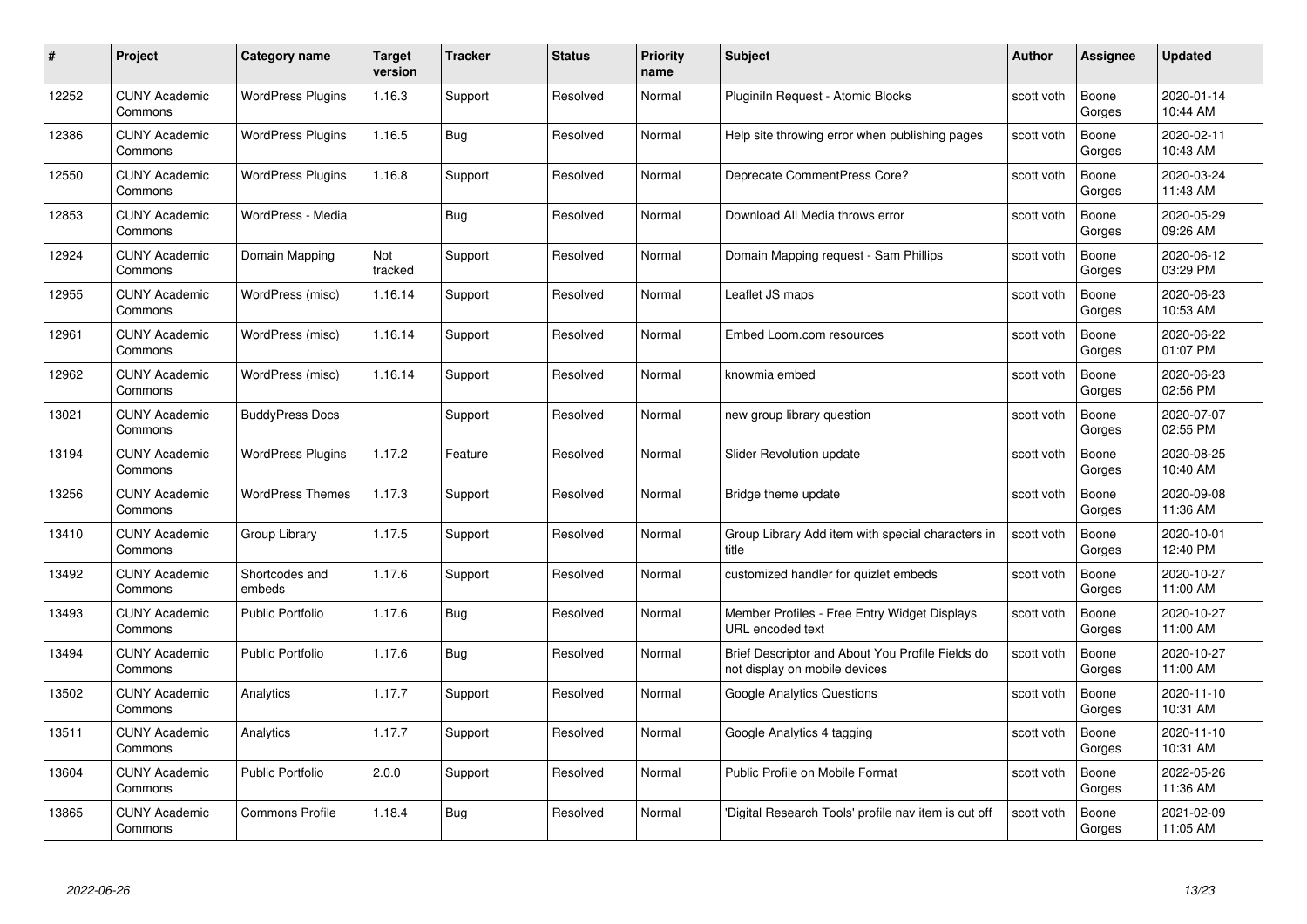| #     | Project                         | <b>Category name</b>     | Target<br>version | <b>Tracker</b> | <b>Status</b> | <b>Priority</b><br>name | <b>Subject</b>                                                               | <b>Author</b> | <b>Assignee</b> | <b>Updated</b>         |
|-------|---------------------------------|--------------------------|-------------------|----------------|---------------|-------------------------|------------------------------------------------------------------------------|---------------|-----------------|------------------------|
| 13924 | <b>CUNY Academic</b><br>Commons | Domain Mapping           | Not<br>tracked    | Support        | Resolved      | Normal                  | domain mapping - cunyhumanitiesalliance.org                                  | scott voth    | Boone<br>Gorges | 2021-02-02<br>05:39 PM |
| 13933 | <b>CUNY Academic</b><br>Commons | Group Library            | 1.18.4            | Bug            | Resolved      | Normal                  | Group Library Paging Issue                                                   | scott voth    | Boone<br>Gorges | 2021-02-09<br>11:05 AM |
| 14437 | <b>CUNY Academic</b><br>Commons | Courses                  | 1.19.0            | <b>Bug</b>     | Resolved      | Normal                  | Deleted Sites Show Up On Courses Tab                                         | scott voth    | Boone<br>Gorges | 2022-01-04<br>12:04 PM |
| 14452 | <b>CUNY Academic</b><br>Commons | Domain Mapping           | Not<br>tracked    | Support        | Resolved      | Normal                  | domain mapping - hilarieashton.com                                           | scott voth    | Boone<br>Gorges | 2021-05-17<br>10:46 AM |
| 14468 | <b>CUNY Academic</b><br>Commons | <b>WordPress Plugins</b> | 1.18.11           | Support        | Resolved      | Normal                  | deprecate ShareThis plugin / Add ShareThis<br><b>Share Buttons</b>           | scott voth    | Boone<br>Gorges | 2021-05-25<br>11:04 AM |
| 14521 | <b>CUNY Academic</b><br>Commons | <b>WordPress Plugins</b> | 1.18.12           | <b>Bug</b>     | Resolved      | Normal                  | Registration step for "ShareThis Social Share<br>Buttons" plugin not working | scott voth    | Boone<br>Gorges | 2021-06-08<br>11:50 AM |
| 14548 | <b>CUNY Academic</b><br>Commons | <b>WordPress Plugins</b> | 1.18.13           | Support        | Resolved      | Normal                  | Slider Revolution plugin update                                              | scott voth    | Boone<br>Gorges | 2021-06-22<br>11:14 AM |
| 14697 | <b>CUNY Academic</b><br>Commons | Support                  | 1.18.16           | Support        | Resolved      | Normal                  | Neatline map embed                                                           | scott voth    | Boone<br>Gorges | 2021-08-10<br>11:16 AM |
| 14986 | <b>CUNY Academic</b><br>Commons | Server                   | Not<br>tracked    | Bug            | Resolved      | High                    | Commons Site Down?                                                           | scott voth    | Boone<br>Gorges | 2021-11-23<br>04:21 PM |
| 15152 | <b>CUNY Academic</b><br>Commons | <b>Commons Profile</b>   | 1.19.1            | <b>Bug</b>     | Resolved      | Normal                  | padding missing on Commons Profile                                           | scott voth    | Boone<br>Gorges | 2022-01-11<br>04:41 PM |
| 15159 | CUNY Academic<br>Commons        | Home Page                | 1.19.1            | Bug            | Resolved      | Normal                  | My Sites - hyperlinks not working                                            | scott voth    | Boone<br>Gorges | 2022-01-06<br>01:38 PM |
| 15160 | <b>CUNY Academic</b><br>Commons | Teaching                 | 1.19.1            | Support        | Resolved      | Normal                  | <b>OER Checkbox question</b>                                                 | scott voth    | Boone<br>Gorges | 2022-01-11<br>04:41 PM |
| 15185 | <b>CUNY Academic</b><br>Commons | <b>Commons Profile</b>   | 1.19.2            | Support        | Resolved      | Normal                  | Change "Edit Profile" button to "Edit Public Profile"                        | scott voth    | Boone<br>Gorges | 2022-01-25<br>11:33 AM |
| 15223 | <b>CUNY Academic</b><br>Commons | Domain Mapping           | Not<br>tracked    | Support        | Resolved      | Normal                  | domain mapping - preludenyc.org                                              | scott voth    | Boone<br>Gorges | 2022-02-02<br>02:24 PM |
| 15267 | <b>CUNY Academic</b><br>Commons | Shortcodes and<br>embeds | 1.19.4            | Feature        | Resolved      | Normal                  | Embed a Microsoft Form                                                       | scott voth    | Boone<br>Gorges | 2022-02-22<br>11:01 AM |
| 15302 | <b>CUNY Academic</b><br>Commons | <b>WordPress Plugins</b> | 1.19.4            | Feature        | Resolved      | High                    | Plugin For Qwriting - Team Members                                           | scott voth    | Boone<br>Gorges | 2022-02-14<br>01:08 PM |
| 15303 | <b>CUNY Academic</b><br>Commons | <b>WordPress Plugins</b> | 1.19.4            | Feature        | Resolved      | Normal                  | Plugin Request for QWriting Migration - SiteOrigin<br>Widget Bundle          | scott voth    | Boone<br>Gorges | 2022-02-22<br>11:01 AM |
| 15395 | <b>CUNY Academic</b><br>Commons | Domain Mapping           | 1.19.5            | Support        | Resolved      | Normal                  | Domain Mapping - Queens College Department of<br><b>Urban Studies</b>        | scott voth    | Boone<br>Gorges | 2022-02-22<br>11:40 AM |
| 15620 | <b>CUNY Academic</b><br>Commons | <b>WordPress Plugins</b> | 1.19.6            | Support        | Resolved      | Normal                  | slider revolution plugin update                                              | scott voth    | Boone<br>Gorges | 2022-03-22<br>11:30 AM |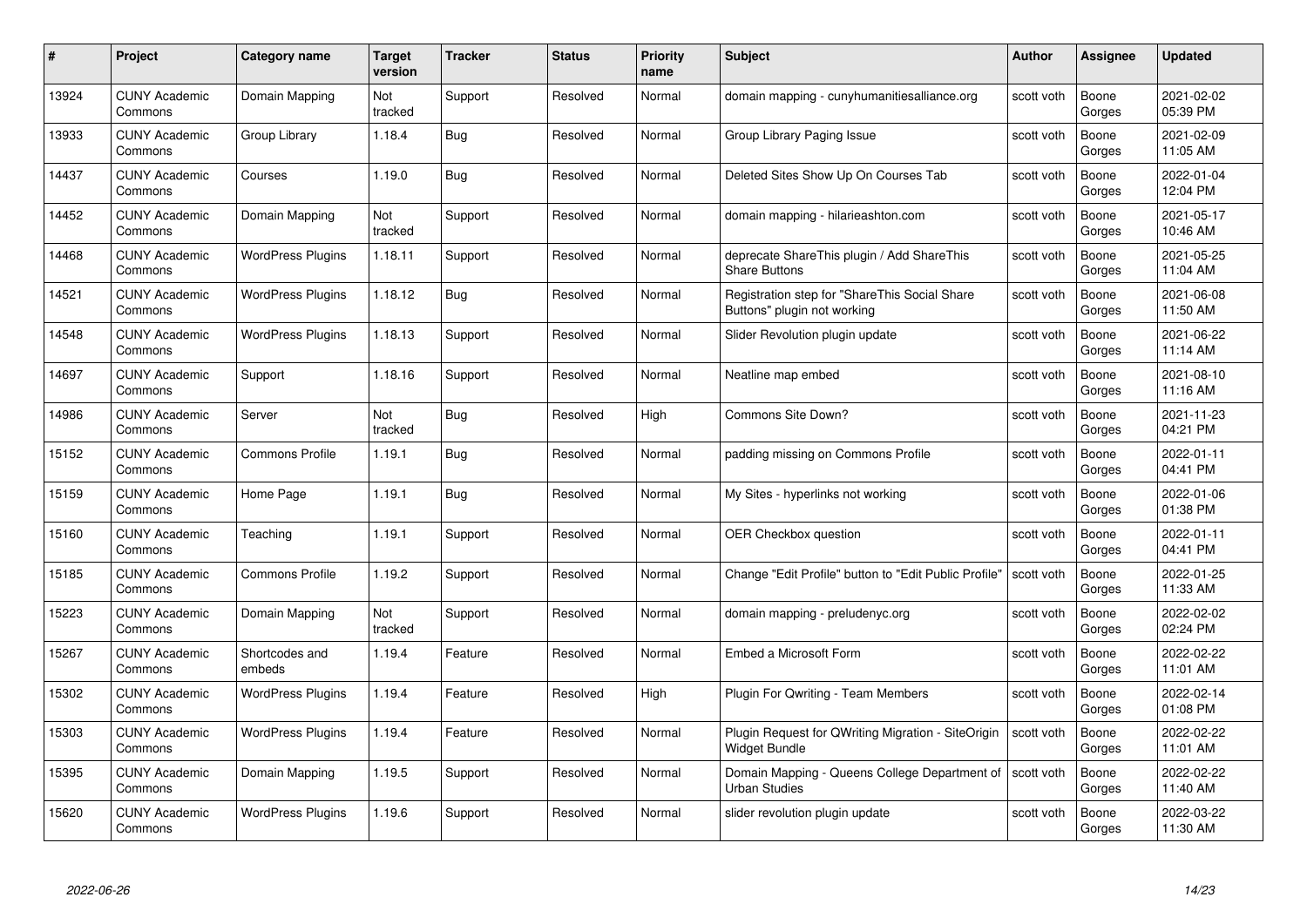|       | Project                         | <b>Category name</b>        | Target<br>version | <b>Tracker</b> | <b>Status</b> | <b>Priority</b><br>name | <b>Subject</b>                                                                  | <b>Author</b> | <b>Assignee</b>   | <b>Updated</b>         |
|-------|---------------------------------|-----------------------------|-------------------|----------------|---------------|-------------------------|---------------------------------------------------------------------------------|---------------|-------------------|------------------------|
| 15626 | <b>CUNY Academic</b><br>Commons | Domain Mapping              | Not<br>tracked    | Support        | Resolved      | Normal                  | domain mapping - Jason tougaw                                                   | scott voth    | Boone<br>Gorges   | 2022-03-15<br>02:10 PM |
| 15687 | <b>CUNY Academic</b><br>Commons | WordPress - Media           | 1.19.7            | Feature        | Resolved      | Normal                  | <b>Embed Microsoft Sway Content</b>                                             | scott voth    | Boone<br>Gorges   | 2022-04-12<br>11:31 AM |
| 15788 | <b>CUNY Academic</b><br>Commons | Home Page                   | 1.19.7            | Bug            | Resolved      | Normal                  | long site titles on home page                                                   | scott voth    | Boone<br>Gorges   | 2022-04-12<br>11:31 AM |
| 15830 | <b>CUNY Academic</b><br>Commons | WordPress (misc)            | 1.19.7            | Feature        | Resolved      | Normal                  | zeemaps embed                                                                   | scott voth    | Boone<br>Gorges   | 2022-04-12<br>11:31 AM |
| 15965 | <b>CUNY Academic</b><br>Commons | Domain Mapping              | Not<br>tracked    | Support        | Resolved      | Normal                  | Domain Mapping - Joseph van der Naald                                           | scott voth    | Boone<br>Gorges   | 2022-04-29<br>04:06 PM |
| 16167 | <b>CUNY Academic</b><br>Commons | Domain Mapping              |                   | <b>Bug</b>     | Resolved      | Normal                  | qcurban.org/loading issue                                                       | scott voth    | Boone<br>Gorges   | 2022-05-26<br>03:29 PM |
| 16170 | <b>CUNY Academic</b><br>Commons | Blogs (BuddyPress)          | 2.0.1             | Bug            | Resolved      | Normal                  | duplication of campus                                                           | scott voth    | Boone<br>Gorges   | 2022-06-14<br>11:35 AM |
| 11671 | <b>CUNY Academic</b><br>Commons | Information<br>Architecture |                   | Design/UX      | Resolved      | Normal                  | Commons Home Page Access                                                        | scott voth    | Chris Stein       | 2019-07-30<br>04:39 PM |
| 3531  | <b>CUNY Academic</b><br>Commons | Home Page                   | 1.7               | Feature        | Resolved      | Normal                  | Let Users Hover over Hero Slides to Stop<br>Animation                           | scott voth    | Daniel Jones      | 2014-10-13<br>05:43 PM |
| 4019  | <b>CUNY Academic</b><br>Commons | <b>WordPress Themes</b>     | Not<br>tracked    | Support        | Resolved      | Normal                  | WP Site Display Issue                                                           | scott voth    | Daniel Jones      | 2015-05-10<br>12:33 PM |
| 4143  | CUNY Academic<br>Commons        | <b>WordPress Themes</b>     | Not<br>tracked    | <b>Bug</b>     | Resolved      | Normal                  | Issues after Canvas Update - Help & Support /<br>Codex                          | scott voth    | Daniel Jones      | 2015-08-10<br>02:44 PM |
| 4526  | <b>CUNY Academic</b><br>Commons | Homepage Slides             | 1.8.11            | <b>Bug</b>     | Resolved      | Normal                  | Mousing Over Hero Slide does not stop Animation                                 | scott voth    | Daniel Jones      | 2015-09-18<br>03:53 PM |
| 4713  | CUNY Academic<br>Commons        | <b>WordPress Themes</b>     | Not<br>tracked    | Support        | Resolved      | Normal                  | academia theme issues                                                           | scott voth    | Daniel Jones      | 2016-01-26<br>04:53 PM |
| 1257  | <b>CUNY Academic</b><br>Commons | BuddyPress (misc)           | 1.4               | <b>Bug</b>     | Resolved      | Low                     | Next Page Navigation missing at bottom of page<br>when looking at Group Members | scott voth    | Dominic<br>Giglio | 2012-03-12<br>02:55 PM |
| 1444  | <b>CUNY Academic</b><br>Commons | WordPress (misc)            | Future<br>release | Feature        | Resolved      | Normal                  | Plugin Request: Google Analytics For WordPress                                  | scott voth    | Dominic<br>Giglio | 2012-07-14<br>09:28 AM |
| 2080  | <b>CUNY Academic</b><br>Commons | WordPress (misc)            | 1.5.21            | Feature        | Resolved      | Normal                  | Upgrade Woo Canvas to Current Version (5.0) -<br>Responsive                     | scott voth    | Dominic<br>Giglio | 2014-03-12<br>01:42 PM |
| 2112  | <b>CUNY Academic</b><br>Commons | WordPress (misc)            | 1.4.5             | Bug            | Resolved      | Normal                  | Codex Slider getting a jquery error                                             | scott voth    | Dominic<br>Giglio | 2012-09-18<br>06:38 PM |
| 2190  | <b>CUNY Academic</b><br>Commons | WordPress (misc)            | Not<br>tracked    | Support        | Resolved      | Normal                  | reset "dlbaker.commons.gc.cuny.edu"                                             | scott voth    | Dominic<br>Giglio | 2012-11-14<br>03:59 PM |
| 2332  | <b>CUNY Academic</b><br>Commons | WordPress (misc)            | 1.4.20            | Bug            | Resolved      | Normal                  | Arras Theme Slider gets jquery error                                            | scott voth    | Dominic<br>Giglio | 2013-03-01<br>07:55 PM |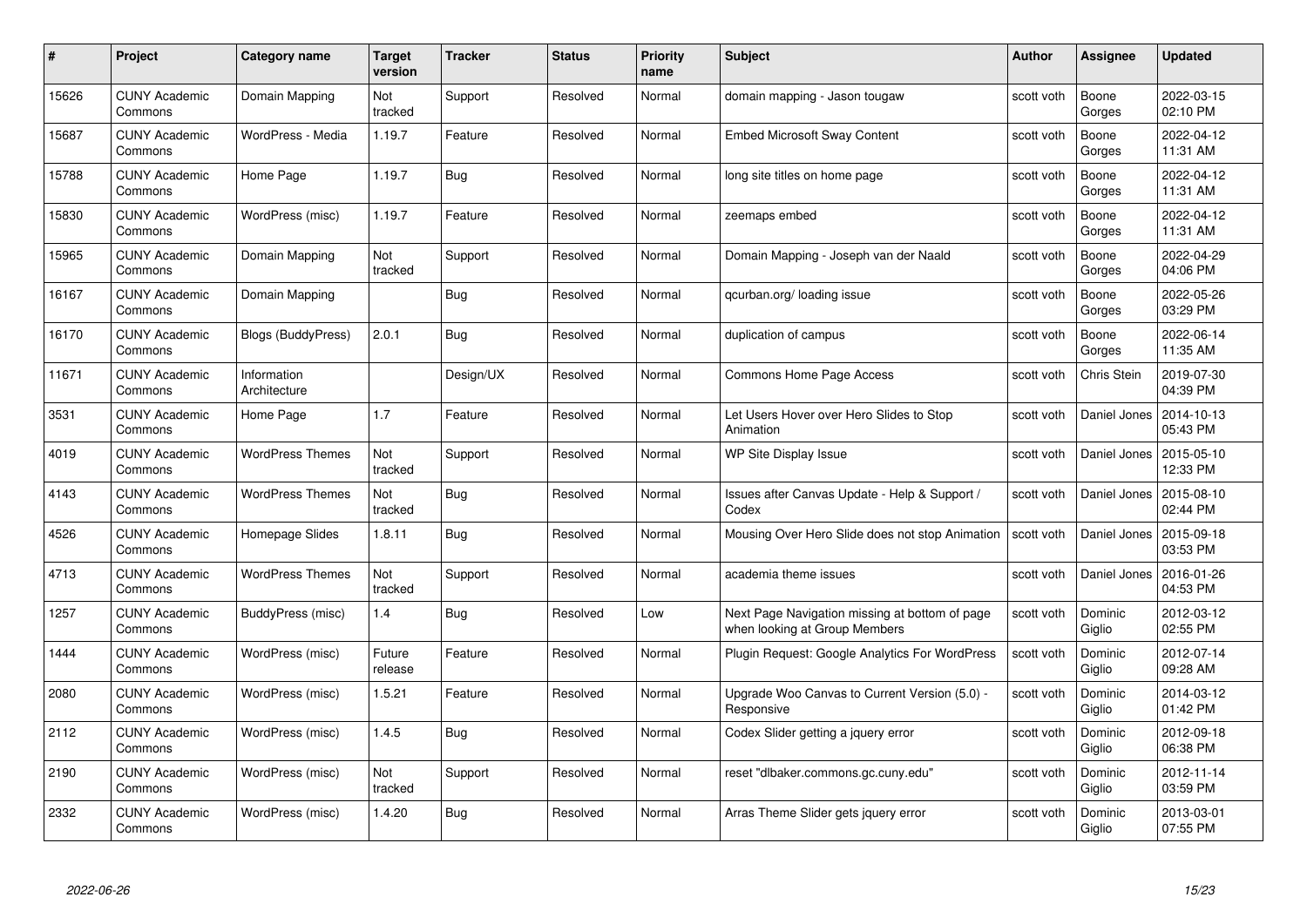| #     | Project                         | <b>Category name</b>       | Target<br>version | <b>Tracker</b> | <b>Status</b> | <b>Priority</b><br>name | <b>Subject</b>                                            | <b>Author</b> | <b>Assignee</b>   | <b>Updated</b>         |
|-------|---------------------------------|----------------------------|-------------------|----------------|---------------|-------------------------|-----------------------------------------------------------|---------------|-------------------|------------------------|
| 2982  | <b>CUNY Academic</b><br>Commons | <b>WordPress Themes</b>    | 1.5.21            | Bug            | Resolved      | Normal                  | Sliders are broken on Woo Canvas theme                    | scott voth    | Dominic<br>Giglio | 2014-03-12<br>01:41 PM |
| 10104 | <b>CUNY Academic</b><br>Commons | <b>WordPress Plugins</b>   | 1.13.8            | Support        | Resolved      | Normal                  | Plugin request - Advanced Custom Fields PRO               | scott voth    | <b>Fred Meyer</b> | 2018-08-29<br>05:39 PM |
| 10107 | <b>CUNY Academic</b><br>Commons | <b>WordPress Plugins</b>   | 1.13.8            | Support        | Resolved      | Normal                  | Plugin request - WP Featherlight                          | scott voth    | <b>Fred Meyer</b> | 2018-08-29<br>05:39 PM |
| 13312 | <b>CUNY Academic</b><br>Commons | WordPress<br>(Permissions) | 1.18.8            | Support        | Resolved      | Normal                  | Site Header Issue Using Teaching Template                 | scott voth    | Jeremy Felt       | 2021-04-13<br>11:21 AM |
| 12246 | CUNY Academic<br>Commons        | Domain Mapping             | Not<br>tracked    | Support        | Resolved      | Normal                  | domain mapping - Sam Neylon                               | scott voth    | Lihua Wang        | 2020-01-06<br>10:55 AM |
| 12407 | <b>CUNY Academic</b><br>Commons | Domain Mapping             | Not<br>tracked    | Support        | Resolved      | Normal                  | Domain Mapping - district15parproject.org                 | scott voth    | Lihua Wang        | 2020-02-14<br>10:38 AM |
| 536   | <b>CUNY Academic</b><br>Commons | WordPress (misc)           | Not<br>tracked    | Feature        | Resolved      | Low                     | Generate statistics on themes used by Commons<br>bloggers | scott voth    | Matt Gold         | 2011-02-20<br>12:44 PM |
| 592   | <b>CUNY Academic</b><br>Commons | WordPress (misc)           | Not<br>tracked    | <b>Bug</b>     | Resolved      | Normal                  | Trouble adding new user to Blog                           | scott voth    | Matt Gold         | 2011-02-19<br>04:39 PM |
| 3067  | <b>CUNY Academic</b><br>Commons | <b>WordPress Themes</b>    |                   | <b>Bug</b>     | Resolved      | Normal                  | Twenty Fourteen Theme Not Available                       | scott voth    | <b>Matt Gold</b>  | 2014-02-22<br>11:35 AM |
| 3087  | <b>CUNY Academic</b><br>Commons |                            | Not<br>tracked    | Support        | Resolved      | Normal                  | Purchase Snag It Software for Community<br>Facilitators   | scott voth    | Matt Gold         | 2016-01-26<br>05:13 PM |
| 3182  | CUNY Academic<br>Commons        | Domain Mapping             | Not<br>tracked    | Support        | Resolved      | Normal                  | domain mapping request - muphyinstituteblog.org           | scott voth    | Matt Gold         | 2014-05-01<br>01:12 PM |
| 3424  | <b>CUNY Academic</b><br>Commons | WordPress (misc)           | Not<br>tracked    | Support        | Resolved      | Urgent                  | Getting "Error establishing a database connection"        | scott voth    | Matt Gold         | 2016-01-26<br>12:06 PM |
| 3528  | <b>CUNY Academic</b><br>Commons | Server                     | Not<br>tracked    | Bug            | Resolved      | High                    | Slow Response Time                                        | scott voth    | <b>Matt Gold</b>  | 2016-01-26<br>05:11 PM |
| 3551  | <b>CUNY Academic</b><br>Commons | Server                     | Not<br>tracked    | <b>Bug</b>     | Resolved      | Normal                  | Slow Response Time                                        | scott voth    | Matt Gold         | 2014-11-11<br>02:31 PM |
| 3635  | <b>CUNY Academic</b><br>Commons | Domain Mapping             | Not<br>tracked    | Support        | Resolved      | Normal                  | Domain Mapping Request - Keith Miyake                     | scott voth    | Matt Gold         | 2014-11-10<br>08:15 PM |
| 3702  | <b>CUNY Academic</b><br>Commons | <b>WordPress Themes</b>    |                   | Support        | Resolved      | Normal                  | access the Old Paper Theme                                | scott voth    | Matt Gold         | 2014-12-09<br>09:21 AM |
| 3713  | <b>CUNY Academic</b><br>Commons | Server                     |                   | Support        | Resolved      | Normal                  | Slow Response Time                                        | scott voth    | Matt Gold         | 2014-12-13<br>04:25 PM |
| 4571  | <b>CUNY Academic</b><br>Commons | Domain Mapping             | Not<br>tracked    | Support        | Resolved      | Normal                  | Domain Mapping Request - Courtney Drayer                  | scott voth    | Matt Gold         | 2015-09-16<br>05:19 PM |
| 5846  | CUNY Academic<br>Commons        | Membership                 |                   | Support        | Resolved      | Normal                  | Add Undergraduate Member to the Commons                   | scott voth    | <b>Matt Gold</b>  | 2016-07-27<br>08:28 AM |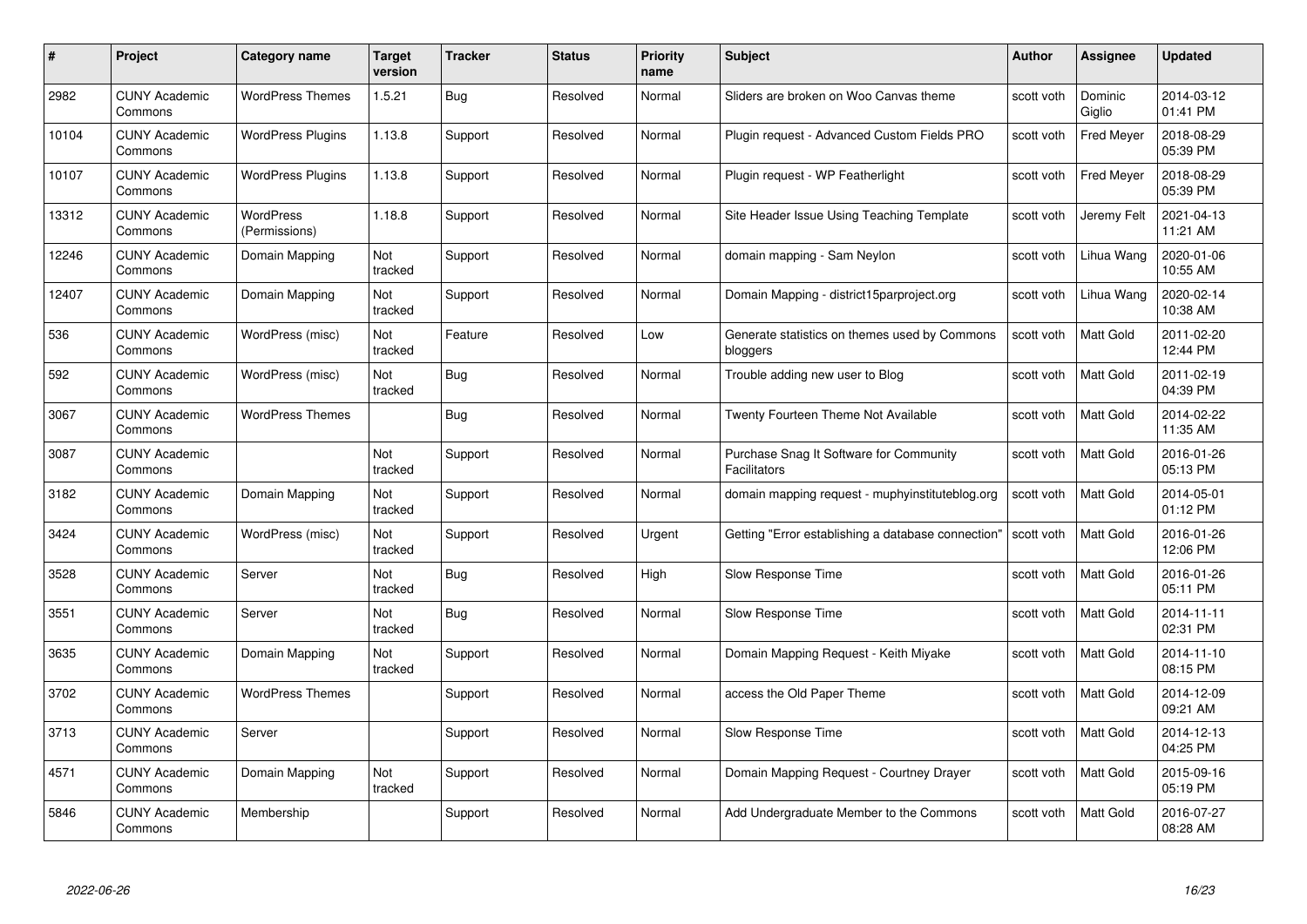| #     | Project                         | <b>Category name</b>           | Target<br>version     | <b>Tracker</b> | <b>Status</b> | <b>Priority</b><br>name | <b>Subject</b>                                                                | <b>Author</b> | <b>Assignee</b>       | <b>Updated</b>         |
|-------|---------------------------------|--------------------------------|-----------------------|----------------|---------------|-------------------------|-------------------------------------------------------------------------------|---------------|-----------------------|------------------------|
| 6135  | <b>CUNY Academic</b><br>Commons | Domain Mapping                 | Not<br>tracked        | Support        | Resolved      | Normal                  | domain mapping - Patrick Sweeney                                              | scott voth    | <b>Matt Gold</b>      | 2016-10-12<br>11:41 AM |
| 6181  | <b>CUNY Academic</b><br>Commons | Membership                     |                       | Support        | Resolved      | Normal                  | Membership Request - Hunter Alum                                              | scott voth    | Matt Gold             | 2016-10-10<br>06:43 PM |
| 10170 | <b>CUNY Academic</b><br>Commons | Non-CUNY sign up<br>codes      | Not<br>tracked        | Support        | Resolved      | Normal                  | Non CUNY Membership request                                                   | scott voth    | <b>Matt Gold</b>      | 2018-08-17<br>02:28 PM |
| 10180 | <b>CUNY Academic</b><br>Commons | Domain Mapping                 | 1.13.8                | Support        | Resolved      | Normal                  | domain mapping request - Kelle Cruz                                           | scott voth    | <b>Matt Gold</b>      | 2018-08-29<br>03:23 PM |
| 10796 | <b>CUNY Academic</b><br>Commons | Domain Mapping                 | <b>Not</b><br>tracked | Support        | Resolved      | Normal                  | domain mapping request - BMCC OER                                             | scott voth    | <b>Matt Gold</b>      | 2018-12-06<br>07:47 PM |
| 10860 | <b>CUNY Academic</b><br>Commons | Domain Mapping                 | Not<br>tracked        | Support        | Resolved      | Normal                  | domain mapping for Leah Feder                                                 | scott voth    | <b>Matt Gold</b>      | 2019-01-10<br>01:37 PM |
| 11277 | <b>CUNY Academic</b><br>Commons | <b>WordPress Themes</b>        | 1.14.10               | Support        | Resolved      | High                    | Bridge Theme is broken                                                        | scott voth    | Matt Gold             | 2019-03-28<br>10:07 AM |
| 11591 | <b>CUNY Academic</b><br>Commons | Internal Tools and<br>Workflow | Not<br>tracked        | Support        | Resolved      | Normal                  | Get Licence for Camtasia                                                      | scott voth    | Matt Gold             | 2019-07-16<br>11:27 AM |
| 12236 | <b>CUNY Academic</b><br>Commons | Domain Mapping                 | Not<br>tracked        | Support        | Resolved      | Normal                  | domain mapping request - johnbrenkman.com                                     | scott voth    | <b>Matt Gold</b>      | 2019-12-27<br>09:32 AM |
| 12878 | <b>CUNY Academic</b><br>Commons | Domain Mapping                 | Not<br>tracked        | Support        | Resolved      | Normal                  | Domain Mapping request - Lidia Hernandez Tapia                                | scott voth    | Matt Gold             | 2020-06-05<br>12:58 PM |
| 13004 | <b>CUNY Academic</b><br>Commons | Domain Mapping                 | Not<br>tracked        | <b>Bug</b>     | Resolved      | Normal                  | Domain Mapping request - Wole                                                 | scott voth    | <b>Matt Gold</b>      | 2020-07-07<br>12:02 PM |
| 13440 | <b>CUNY Academic</b><br>Commons | Domain Mapping                 | Not<br>tracked        | Support        | Resolved      | Normal                  | Domain mapping for morrisjustice.org                                          | scott voth    | <b>Matt Gold</b>      | 2020-10-13<br>02:54 PM |
| 15253 | <b>CUNY Academic</b><br>Commons | Domain Mapping                 | Not<br>tracked        | Support        | Resolved      | Normal                  | domain mapping - segal film festival                                          | scott voth    | <b>Matt Gold</b>      | 2022-02-04<br>11:29 AM |
| 16227 | <b>CUNY Academic</b><br>Commons | Domain Mapping                 | Not<br>tracked        | Support        | Resolved      | Normal                  | domain mapping - Sruthi Atmakur-Javdekar                                      | scott voth    | <b>Matt Gold</b>      | 2022-06-15<br>02:34 PM |
| 1173  | CUNY Academic<br>Commons        | Group Blogs                    | 1.17.0                | Support        | Resolved      | Normal                  | Avatars for group blogs should fall back on group<br>avatar, not admin user's | scott voth    | Raymond<br>Hoh        | 2020-07-14<br>01:05 PM |
| 3522  | <b>CUNY Academic</b><br>Commons | My Commons                     | 1.7                   | Bug            | Resolved      | Normal                  | 1.7 Testing - Delete button not working on My<br>Commons                      | scott voth    | Raymond<br>Hoh        | 2014-10-08<br>03:13 PM |
| 3753  | <b>CUNY Academic</b><br>Commons | Domain Mapping                 | Not<br>tracked        | Support        | Resolved      | High                    | Domain mapping request - Sujatha Fernandes                                    | scott voth    | Raymond<br><b>Hoh</b> | 2015-11-30<br>03:11 PM |
| 4419  | <b>CUNY Academic</b><br>Commons | <b>WordPress Plugins</b>       | 1.8.8                 | Support        | Resolved      | Normal                  | Activate "WordPress Importer" by Default                                      | scott voth    | Raymond<br>Hoh        | 2015-08-11<br>08:29 PM |
| 4524  | <b>CUNY Academic</b><br>Commons | Events                         | 1.9                   | Feature        | Resolved      | Normal                  | Create a iCal Feed for Events Calendar                                        | scott voth    | Raymond<br>Hoh        | 2015-11-09<br>12:55 PM |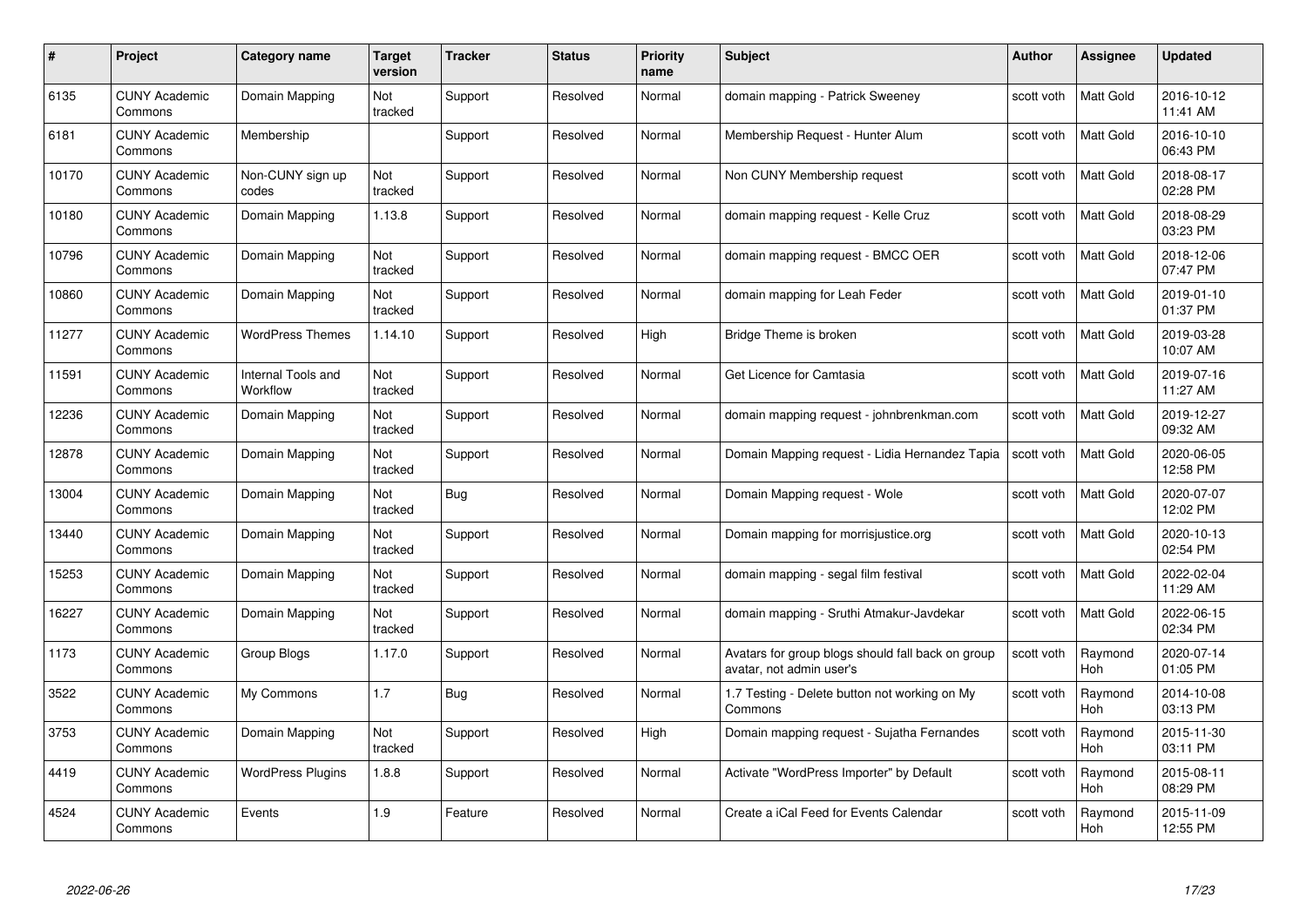| #     | Project                         | <b>Category name</b>       | Target<br>version | <b>Tracker</b> | <b>Status</b> | <b>Priority</b><br>name | <b>Subject</b>                                                                          | <b>Author</b> | <b>Assignee</b>       | <b>Updated</b>         |
|-------|---------------------------------|----------------------------|-------------------|----------------|---------------|-------------------------|-----------------------------------------------------------------------------------------|---------------|-----------------------|------------------------|
| 6184  | <b>CUNY Academic</b><br>Commons | commonsinabox.org          | Not<br>tracked    | Bug            | Resolved      | Normal                  | CBOX Confirm User Registration plugin                                                   | scott voth    | Raymond<br>Hoh        | 2018-09-12<br>01:50 PM |
| 6536  | <b>CUNY Academic</b><br>Commons | <b>Email Notifications</b> | 1.10              | Bug            | Resolved      | Normal                  | HTML not rendering (Sunday, 12:30 - 1:15PM) -<br>Commons 1.10 Testing                   | scott voth    | Raymond<br><b>Hoh</b> | 2016-11-07<br>10:49 AM |
| 6542  | <b>CUNY Academic</b><br>Commons | Group Forums               | 1.10              | Bug            | Resolved      | Normal                  | Embedded image's caption is not rendering -<br>Commons 1.10 testing                     | scott voth    | Raymond<br>Hoh        | 2016-11-01<br>10:59 AM |
| 9878  | <b>CUNY Academic</b><br>Commons | <b>WordPress Plugins</b>   | 1.13.3            | Support        | Resolved      | Normal                  | Popup Maker plugin problems                                                             | scott voth    | Raymond<br><b>Hoh</b> | 2018-06-06<br>10:44 AM |
| 10051 | <b>CUNY Academic</b><br>Commons | <b>Email Notifications</b> | 1.13.8            | <b>Bug</b>     | Resolved      | Normal                  | Tweets and email notifications are not being<br>generated from posts on OpenAtCUNY site | scott voth    | Raymond<br>Hoh        | 2018-08-28<br>12:08 PM |
| 10792 | <b>CUNY Academic</b><br>Commons | <b>WordPress Plugins</b>   | 1.14.2            | Support        | Resolved      | Normal                  | sexgenlabs site - Elementor + Glossary + creative<br>commons license widget             | scott voth    | Raymond<br>Hoh        | 2018-12-11<br>11:14 AM |
| 11036 | <b>CUNY Academic</b><br>Commons | <b>WordPress Plugins</b>   | 1.14.6            | Feature        | Resolved      | Normal                  | Voicethread embed support                                                               | scott voth    | Raymond<br>Hoh        | 2019-02-12<br>11:28 AM |
| 11037 | <b>CUNY Academic</b><br>Commons | <b>WordPress Plugins</b>   | 1.14.6            | Feature        | Resolved      | Normal                  | Padlet embeds                                                                           | scott voth    | Raymond<br>Hoh        | 2019-02-12<br>11:28 AM |
| 11038 | <b>CUNY Academic</b><br>Commons | <b>WordPress Plugins</b>   | 1.14.6            | Feature        | Resolved      | Normal                  | Sutori question                                                                         | scott voth    | Raymond<br><b>Hoh</b> | 2019-02-12<br>11:28 AM |
| 11135 | <b>CUNY Academic</b><br>Commons | WordPress (misc)           | 1.14.7            | Support        | Resolved      | Normal                  | Add Handler for Piktochart                                                              | scott voth    | Raymond<br>Hoh        | 2019-02-26<br>02:04 PM |
| 11500 | <b>CUNY Academic</b><br>Commons | Onboarding                 | 1.15.4            | Support        | Resolved      | Normal                  | Fix Outdated content and links on intro page                                            | scott voth    | Raymond<br>Hoh        | 2019-06-25<br>04:22 PM |
| 11506 | <b>CUNY Academic</b><br>Commons | Homepage Slides            | 1.15.5            | Bug            | Resolved      | Normal                  | Home Page Slideshow - blank slide                                                       | scott voth    | Raymond<br><b>Hoh</b> | 2019-07-09<br>02:33 PM |
| 11629 | <b>CUNY Academic</b><br>Commons | Domain Mapping             | Not<br>tracked    | Support        | Resolved      | Normal                  | domain mapping request                                                                  | scott voth    | Raymond<br>Hoh        | 2019-07-17<br>10:22 AM |
| 11632 | <b>CUNY Academic</b><br>Commons | Domain Mapping             | Not<br>tracked    | Support        | Resolved      | Normal                  | domain mapping request mckinniburg.com                                                  | scott voth    | Raymond<br>Hoh        | 2019-07-17<br>10:22 AM |
| 11985 | <b>CUNY Academic</b><br>Commons | Onboarding                 | 1.15.12           | Support        | Resolved      | Normal                  | Add "Take the Tour" link to Intro page                                                  | scott voth    | Raymond<br>Hoh        | 2019-10-22<br>11:54 AM |
| 12671 | <b>CUNY Academic</b><br>Commons | <b>WordPress Plugins</b>   | 1.16.10           | Bug            | Resolved      | Normal                  | Creative Commons License Not Available With<br><b>Block Editor</b>                      | scott voth    | Raymond<br><b>Hoh</b> | 2020-04-28<br>11:03 AM |
| 13379 | <b>CUNY Academic</b><br>Commons | Domain Mapping             | Not<br>tracked    | Support        | Resolved      | Normal                  | Commenting issue with Mapped Domain (Using<br>Jetpack)                                  | scott voth    | Raymond<br><b>Hoh</b> | 2020-10-13<br>10:02 AM |
| 13409 | <b>CUNY Academic</b><br>Commons | <b>WordPress Plugins</b>   | Not<br>tracked    | Support        | Resolved      | Normal                  | Jetpack Warnings                                                                        | scott voth    | Raymond<br>Hoh        | 2020-10-13<br>10:47 AM |
| 13499 | CUNY Academic<br>Commons        | Groups (misc)              | 1.17.7            | Bug            | Resolved      | Normal                  | Student repeatedly loses membership to private<br>class group                           | scott voth    | Raymond<br>Hoh        | 2020-11-10<br>10:31 AM |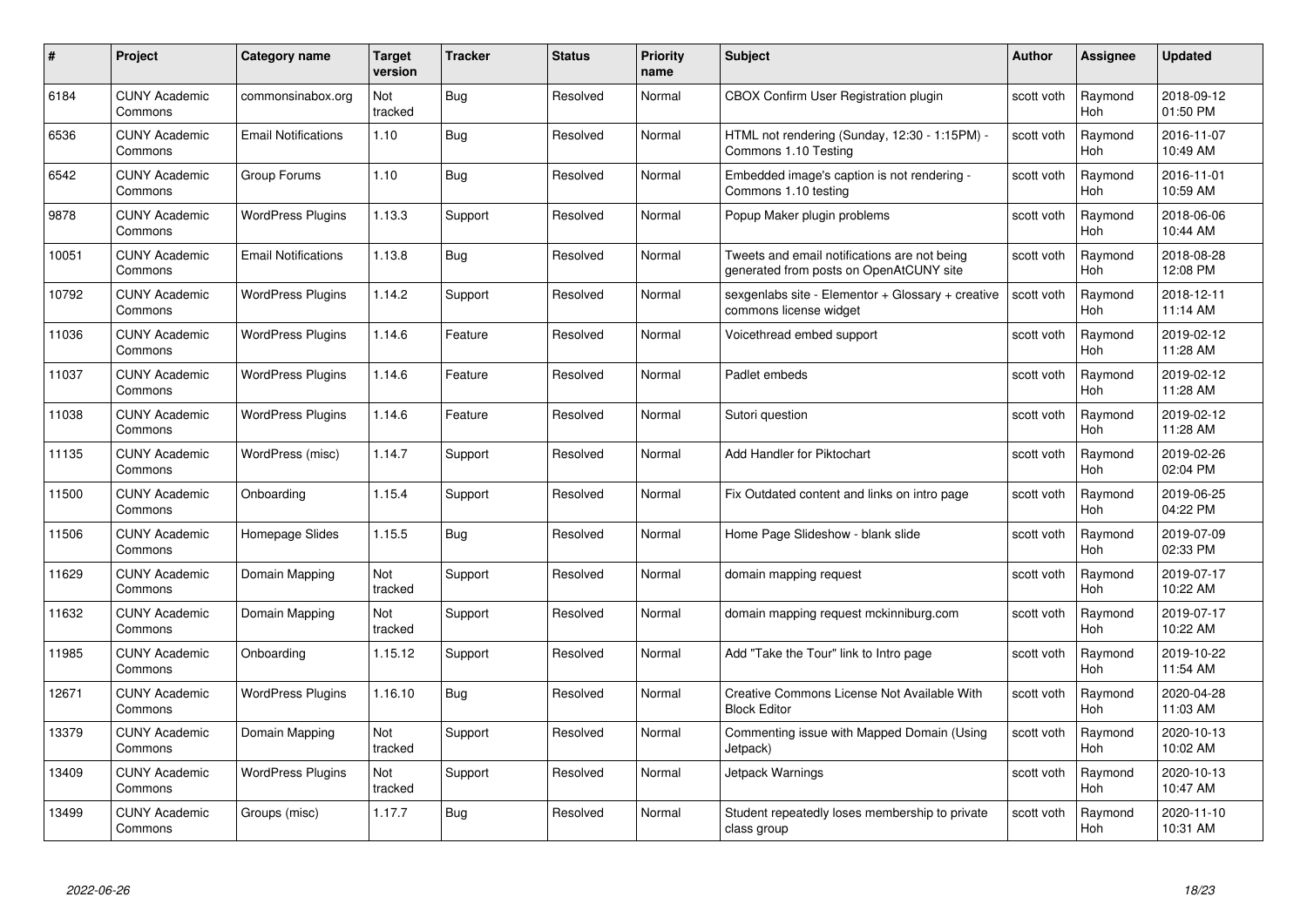| #     | Project                         | Category name            | Target<br>version | <b>Tracker</b> | <b>Status</b> | <b>Priority</b><br>name | <b>Subject</b>                                                                | Author     | Assignee              | <b>Updated</b>         |
|-------|---------------------------------|--------------------------|-------------------|----------------|---------------|-------------------------|-------------------------------------------------------------------------------|------------|-----------------------|------------------------|
| 13978 | <b>CUNY Academic</b><br>Commons | Accessibility            | 1.18.5            | Support        | Resolved      | Normal                  | WAVE tool throwing language missing or invalid                                | scott voth | Raymond<br><b>Hoh</b> | 2021-02-23<br>11:06 AM |
| 14817 | <b>CUNY Academic</b><br>Commons | Group Forums             | 1.18.20           | Feature        | Resolved      | Normal                  | Embed a Commons Group forum to a Site page                                    | scott voth | Raymond<br><b>Hoh</b> | 2021-10-12<br>11:13 AM |
| 15507 | <b>CUNY Academic</b><br>Commons | Commons In A Box         | Not<br>tracked    | Support        | Resolved      | Normal                  | <b>CBOX</b>                                                                   | scott voth | Raymond<br>Hoh        | 2022-03-02<br>02:02 PM |
| 15810 | <b>CUNY Academic</b><br>Commons | Domain Mapping           | Not<br>tracked    | <b>Bug</b>     | Resolved      | High                    | News Literacy Matters site loading over and over<br>using Chrome              | scott voth | Raymond<br>Hoh        | 2022-04-05<br>10:09 AM |
| 15833 | <b>CUNY Academic</b><br>Commons | Domain Mapping           | 1.19.7            | Support        | Resolved      | Normal                  | <b>Block Editor Preview in Chrome</b>                                         | scott voth | Raymond<br><b>Hoh</b> | 2022-04-07<br>06:05 PM |
| 16168 | <b>CUNY Academic</b><br>Commons | <b>WordPress Plugins</b> | 2.0.1             | Support        | Resolved      | Normal                  | problem with short docs site                                                  | scott voth | Raymond<br>Hoh        | 2022-05-26<br>05:33 PM |
| 16276 | <b>CUNY Academic</b><br>Commons | <b>WordPress Plugins</b> | Not<br>tracked    | Support        | Resolved      | Normal                  | TablePress Auto Load Plugin Not Working                                       | scott voth | Raymond<br>Hoh        | 2022-06-22<br>03:05 AM |
| 15151 | <b>CUNY Academic</b><br>Commons | Design                   | 1.19.7            | Support        | Resolved      | Normal                  | Commons Main Navigation does not show which<br>tab you are on                 | scott voth | Sara<br>Cannon        | 2022-04-12<br>11:31 AM |
| 15808 | <b>CUNY Academic</b><br>Commons | Home Page                | 1.19.7            | Bug            | Resolved      | Normal                  | Home Page "About" Dropdown                                                    | scott voth | Sara<br>Cannon        | 2022-04-12<br>11:31 AM |
| 3604  | <b>CUNY Academic</b><br>Commons | cuny.is                  |                   | Support        | Resolved      | Normal                  | LLJournal CUNY.IS request                                                     | scott voth | Sarah<br>Morgano      | 2014-10-26<br>05:47 PM |
| 6110  | <b>CUNY Academic</b><br>Commons | cuny.is                  |                   | Support        | Resolved      | Normal                  | cuny.is Request                                                               | scott voth | Sarah<br>Morgano      | 2016-10-03<br>03:03 AM |
| 573   | <b>CUNY Academic</b><br>Commons | WordPress (misc)         |                   | Support        | Resolved      | Normal                  | Vimeo Plus                                                                    | scott voth | scott voth            | 2011-02-13<br>12:03 PM |
| 594   | <b>CUNY Academic</b><br>Commons | WordPress (misc)         | Not<br>tracked    | Feature        | Resolved      | Normal                  | Add more meaningful error messages when<br>adding users to blogs doesn't work | scott voth | scott voth            | 2012-01-02<br>09:51 PM |
| 737   | <b>CUNY Academic</b><br>Commons | WordPress (misc)         |                   | Feature        | Resolved      | Normal                  | Add Explanation of "Sort & Shuffle" to Atahualpa<br>Codex documentation       | scott voth | scott voth            | 2011-06-05<br>10:39 AM |
| 3478  | <b>CUNY Academic</b><br>Commons | Domain Mapping           | 1.7.2             | Feature        | Resolved      | Normal                  | Google Analytics and Mapped Domains                                           | scott voth | scott voth            | 2014-11-02<br>09:43 AM |
| 3603  | <b>CUNY Academic</b><br>Commons | Domain Mapping           | Not<br>tracked    | Support        | Resolved      | Normal                  | Domain Mapping Request - CERG                                                 | scott voth | scott voth            | 2014-11-19<br>04:28 PM |
| 3931  | <b>CUNY Academic</b><br>Commons | Groups (misc)            | Not<br>tracked    | Support        | Resolved      | Normal                  | "WordPress Help" Avatar                                                       | scott voth | scott voth            | 2015-03-19<br>09:41 PM |
| 4365  | <b>CUNY Academic</b><br>Commons | Homepage Slides          | Not<br>tracked    | Support        | Resolved      | Normal                  | Lost Access to Create Hero Slides                                             | scott voth | scott voth            | 2016-03-09<br>06:18 PM |
| 4842  | <b>CUNY Academic</b><br>Commons | Homepage Slides          |                   | Support        | Resolved      | Normal                  | Lost Access to Create Hero Slides                                             | scott voth | scott voth            | 2015-10-31<br>03:17 PM |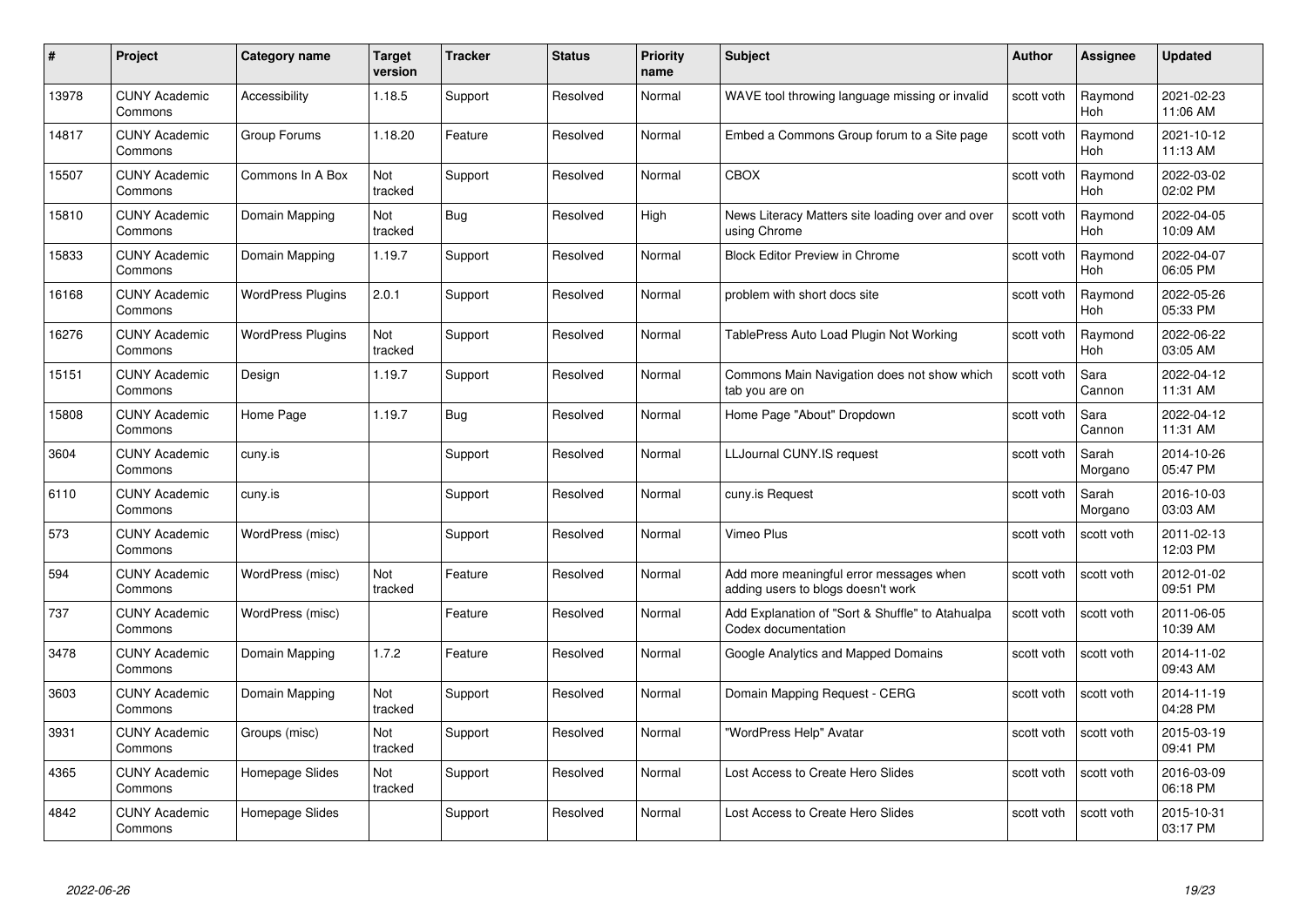| #     | Project                         | <b>Category name</b>    | Target<br>version | <b>Tracker</b> | <b>Status</b> | <b>Priority</b><br>name | <b>Subject</b>                                                                         | <b>Author</b> | <b>Assignee</b> | <b>Updated</b>         |
|-------|---------------------------------|-------------------------|-------------------|----------------|---------------|-------------------------|----------------------------------------------------------------------------------------|---------------|-----------------|------------------------|
| 5096  | <b>CUNY Academic</b><br>Commons | Domain Mapping          | Not<br>tracked    | Support        | Resolved      | Normal                  | Domain Mapping Request: Lauren Spradlin                                                | scott voth    | scott voth      | 2020-01-21<br>07:30 PM |
| 5311  | <b>CUNY Academic</b><br>Commons |                         | Not<br>tracked    | Support        | Resolved      | Normal                  | <b>CUNY SLA Lab collaboration</b>                                                      | scott voth    | scott voth      | 2016-10-11<br>08:48 PM |
| 5344  | <b>CUNY Academic</b><br>Commons | Domain Mapping          | Not<br>tracked    | Support        | Resolved      | Normal                  | Domain Mapping Request - Bijan Kimiagar                                                | scott voth    | scott voth      | 2016-03-31<br>10:52 PM |
| 5511  | <b>CUNY Academic</b><br>Commons | Domain Mapping          | Not<br>tracked    | Support        | Resolved      | Normal                  | Domain Mapping Request - Artem Altman                                                  | scott voth    | scott voth      | 2016-06-16<br>09:46 PM |
| 6512  | <b>CUNY Academic</b><br>Commons | Homepage Slides         | Not<br>tracked    | Support        | Resolved      | Normal                  | Lost permissions to Create Hero slides                                                 | scott voth    | scott voth      | 2016-10-27<br>11:00 PM |
| 6515  | <b>CUNY Academic</b><br>Commons | Homepage Slides         |                   | Bug            | Resolved      | Normal                  | Gallery Posts (i.e. Hero slides) are Not Working                                       | scott voth    | scott voth      | 2019-09-23<br>03:01 PM |
| 8589  | <b>CUNY Academic</b><br>Commons | Homepage Slides         | Not<br>tracked    | Support        | Resolved      | Normal                  | lost privileges to create hero slide                                                   | scott voth    | scott voth      | 2017-08-28<br>03:16 PM |
| 9750  | <b>CUNY Academic</b><br>Commons | Analytics               | Not<br>tracked    | Support        | Resolved      | Normal                  | MESTC - arabstages.org - google analytics have<br>stopped working after last release   | scott voth    | scott voth      | 2018-05-11<br>09:34 AM |
| 9837  | <b>CUNY Academic</b><br>Commons | Homepage Slides         | Not<br>tracked    | Support        | Resolved      | Normal                  | Lost access to create hero slides                                                      | scott voth    | scott voth      | 2018-05-25<br>10:57 AM |
| 11495 | <b>CUNY Academic</b><br>Commons | Documentation           | Not<br>tracked    | Documentation  | Resolved      | Normal                  | New Member Intro Page                                                                  | scott voth    | scott voth      | 2020-05-14<br>01:12 PM |
| 11974 | CUNY Academic<br>Commons        | Documentation           |                   | Feature        | Resolved      | Normal                  | Help tracking down documentation on JetPack                                            | scott voth    | scott voth      | 2019-10-12<br>01:08 PM |
| 12842 | <b>CUNY Academic</b><br>Commons | Homepage Slides         | Not<br>tracked    | Support        | Resolved      | Normal                  | Lost Permissions to add Hero Slides                                                    | scott voth    | scott voth      | 2020-05-21<br>01:11 PM |
| 1343  | <b>CUNY Academic</b><br>Commons | BuddyPress (misc)       |                   | Bug            | Rejected      | Normal                  | Display issue on Front Page - Hero slide<br>description overlaying the top left corner | scott voth    |                 | 2011-12-08<br>07:06 PM |
| 3446  | <b>CUNY Academic</b><br>Commons | Domain Mapping          |                   | Support        | Rejected      | Normal                  | bkpublicscholars.org Domain Mapping Request<br>not working?                            | scott voth    |                 | 2014-09-05<br>09:39 AM |
| 3549  | <b>CUNY Academic</b><br>Commons | commonsinabox.org       | Not<br>tracked    | Support        | Rejected      | Normal                  | Spam on CBOX.org                                                                       | scott voth    |                 | 2014-10-15<br>12:10 AM |
| 4424  | <b>CUNY Academic</b><br>Commons | Server                  |                   | Bug            | Rejected      | Normal                  | Slow Response Time                                                                     | scott voth    |                 | 2015-08-12<br>09:46 AM |
| 9776  | <b>CUNY Academic</b><br>Commons | <b>WordPress Themes</b> |                   | Support        | Rejected      | Normal                  | Theme Request - Pilot Fish                                                             | scott voth    |                 | 2018-05-17<br>02:36 PM |
| 10528 | <b>CUNY Academic</b><br>Commons | Domain Mapping          |                   | Support        | Rejected      | Normal                  | domain Mapping request for Kelly Josephs Baker                                         | scott voth    |                 | 2018-10-15<br>11:20 AM |
| 10679 | <b>CUNY Academic</b><br>Commons | Server                  |                   | Bug            | Rejected      | Normal                  | Site response time                                                                     | scott voth    |                 | 2018-11-08<br>05:43 PM |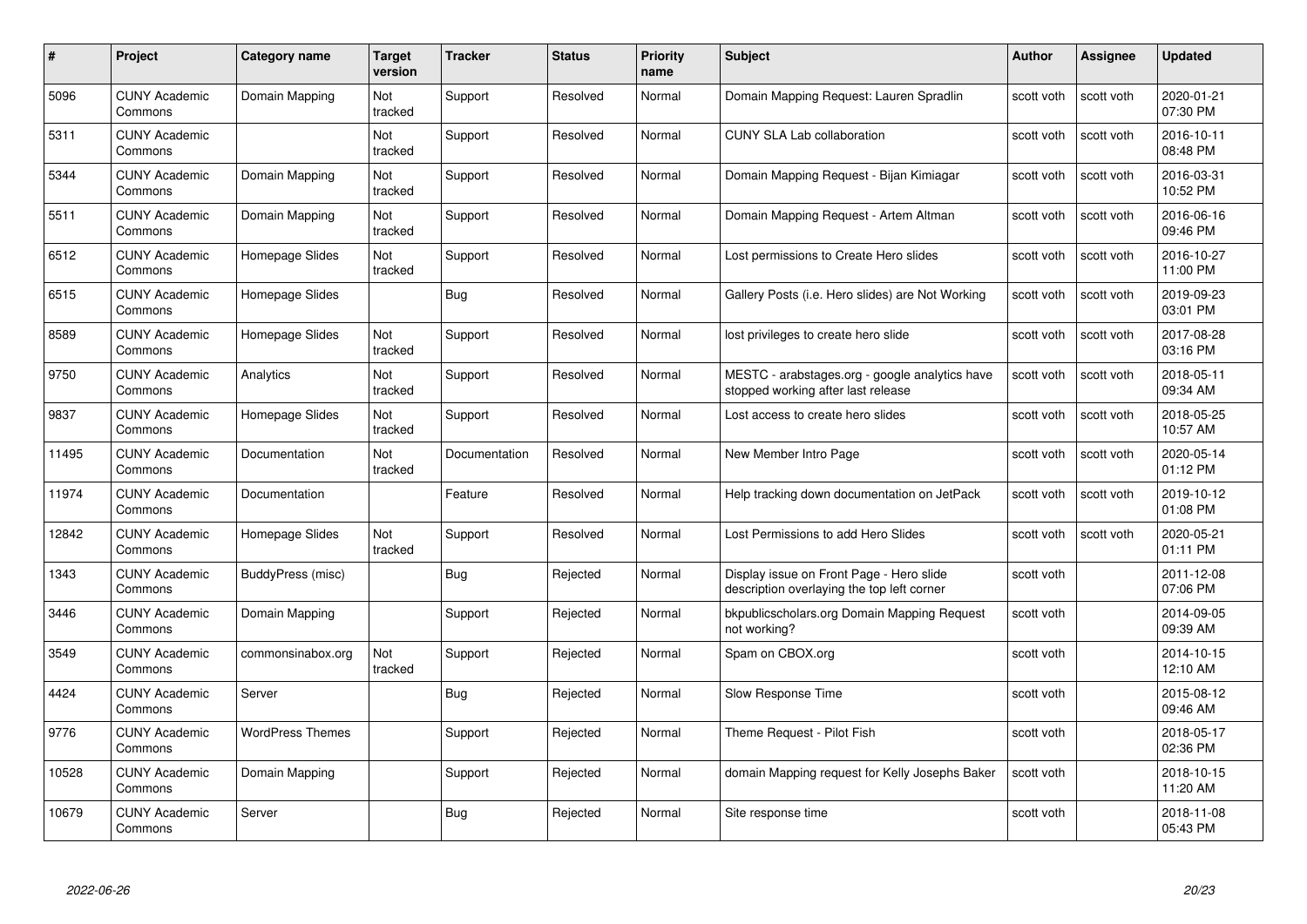|       | Project                         | <b>Category name</b>       | Target<br>version | <b>Tracker</b> | <b>Status</b> | <b>Priority</b><br>name | <b>Subject</b>                                                | <b>Author</b> | Assignee        | <b>Updated</b>         |
|-------|---------------------------------|----------------------------|-------------------|----------------|---------------|-------------------------|---------------------------------------------------------------|---------------|-----------------|------------------------|
| 11394 | <b>CUNY Academic</b><br>Commons |                            |                   | Design/UX      | Rejected      | Normal                  | Help Hyperlink and Help homepage                              | scott voth    |                 | 2019-05-17<br>03:45 PM |
| 11532 | <b>CUNY Academic</b><br>Commons | About page                 |                   | Bug            | Rejected      | Normal                  | About >> Contact Us sub-tab on homepage                       | scott voth    |                 | 2019-06-16<br>12:04 AM |
| 515   | <b>CUNY Academic</b><br>Commons | BuddyPress (misc)          | 1.2               | Feature        | Rejected      | Normal                  | TOC, Tags and a Tag Cloud for new BP "wiki-like"<br>plugin    | scott voth    | Boone<br>Gorges | 2011-02-11<br>05:47 PM |
| 516   | <b>CUNY Academic</b><br>Commons | BuddyPress (misc)          | 1.2               | Feature        | Rejected      | Low                     | Embedding video on new BP "wiki-like" plugin                  | scott voth    | Boone<br>Gorges | 2011-02-11<br>05:48 PM |
| 529   | <b>CUNY Academic</b><br>Commons | BuddyPress (misc)          | 1.2               | Feature        | Rejected      | Normal                  | Paste Plain Text icon not working in BP "wiki"<br>plugin      | scott voth    | Boone<br>Gorges | 2011-02-18<br>01:25 PM |
| 530   | <b>CUNY Academic</b><br>Commons | BuddyPress (misc)          | 1.3               | Feature        | Rejected      | Normal                  | Automatically generated Page urls for new BP wiki  <br>plugin | scott voth    | Boone<br>Gorges | 2011-02-11<br>05:50 PM |
| 1656  | <b>CUNY Academic</b><br>Commons | WordPress (misc)           | 1.3.10            | <b>Bug</b>     | Rejected      | High                    | WordTube Player Still Doesn't Play SWF Files                  | scott voth    | Boone<br>Gorges | 2012-03-29<br>07:59 PM |
| 1947  | <b>CUNY Academic</b><br>Commons | WordPress (misc)           | 1.3.15            | <b>Bug</b>     | Rejected      | Normal                  | Inline Google Docs - SSL required                             | scott voth    | Boone<br>Gorges | 2012-06-25<br>09:12 AM |
| 1948  | <b>CUNY Academic</b><br>Commons | WordPress (misc)           | 1.3.15            | Bug            | Rejected      | Normal                  | Verite Timeline plugin                                        | scott voth    | Boone<br>Gorges | 2012-06-25<br>09:10 AM |
| 2056  | <b>CUNY Academic</b><br>Commons | Wiki                       |                   | <b>Bug</b>     | Rejected      | Normal                  | MediaWiki - Embedding Video Functionality<br>Seems Broken     | scott voth    | Boone<br>Gorges | 2016-05-31<br>12:16 PM |
| 2337  | <b>CUNY Academic</b><br>Commons | commonsinabox.org          | Not<br>tracked    | Bug            | Rejected      | High                    | commonsinabox.org - notifications                             | scott voth    | Boone<br>Gorges | 2012-12-12<br>01:43 PM |
| 3120  | <b>CUNY Academic</b><br>Commons | Domain Mapping             | Not<br>tracked    | Support        | Rejected      | Normal                  | Domain Mapping Request from Paul Julian Smith                 | scott voth    | Boone<br>Gorges | 2016-01-26<br>12:41 AM |
| 3198  | <b>CUNY Academic</b><br>Commons | <b>WordPress Plugins</b>   |                   | Support        | Rejected      | Normal                  | Revolution Slider plugin gets error when creating<br>"lavers" | scott voth    | Boone<br>Gorges | 2014-05-21<br>09:57 PM |
| 3395  | <b>CUNY Academic</b><br>Commons | <b>Email Notifications</b> | Not<br>tracked    | Bug            | Rejected      | Normal                  | email notification not received                               | scott voth    | Boone<br>Gorges | 2016-01-26<br>12:05 PM |
| 3500  | <b>CUNY Academic</b><br>Commons | WordPress (misc)           |                   | Support        | Rejected      | Normal                  | Invitation to Join Site Unsuccessful?                         | scott voth    | Boone<br>Gorges | 2014-09-28<br>01:28 PM |
| 4631  | <b>CUNY Academic</b><br>Commons | WordPress (misc)           | Not<br>tracked    | Bug            | Rejected      | High                    | caching/ssl issues ??                                         | scott voth    | Boone<br>Gorges | 2016-01-26<br>10:35 AM |
| 4841  | <b>CUNY Academic</b><br>Commons | Design                     | Future<br>release | Bug            | Rejected      | Normal                  | Font style on "Friends" Page seems different                  | scott voth    | Boone<br>Gorges | 2015-11-03<br>07:40 AM |
| 5493  | <b>CUNY Academic</b><br>Commons | <b>WordPress Plugins</b>   |                   | Bug            | Rejected      | Normal                  | Plugin Request - WP Data Tables                               | scott voth    | Boone<br>Gorges | 2016-04-27<br>02:55 PM |
| 6905  | CUNY Academic<br>Commons        | Domain Mapping             | Not<br>tracked    | Support        | Rejected      | Normal                  | domain mapping - Approaching Dance conference                 | scott voth    | Boone<br>Gorges | 2017-11-15<br>11:09 AM |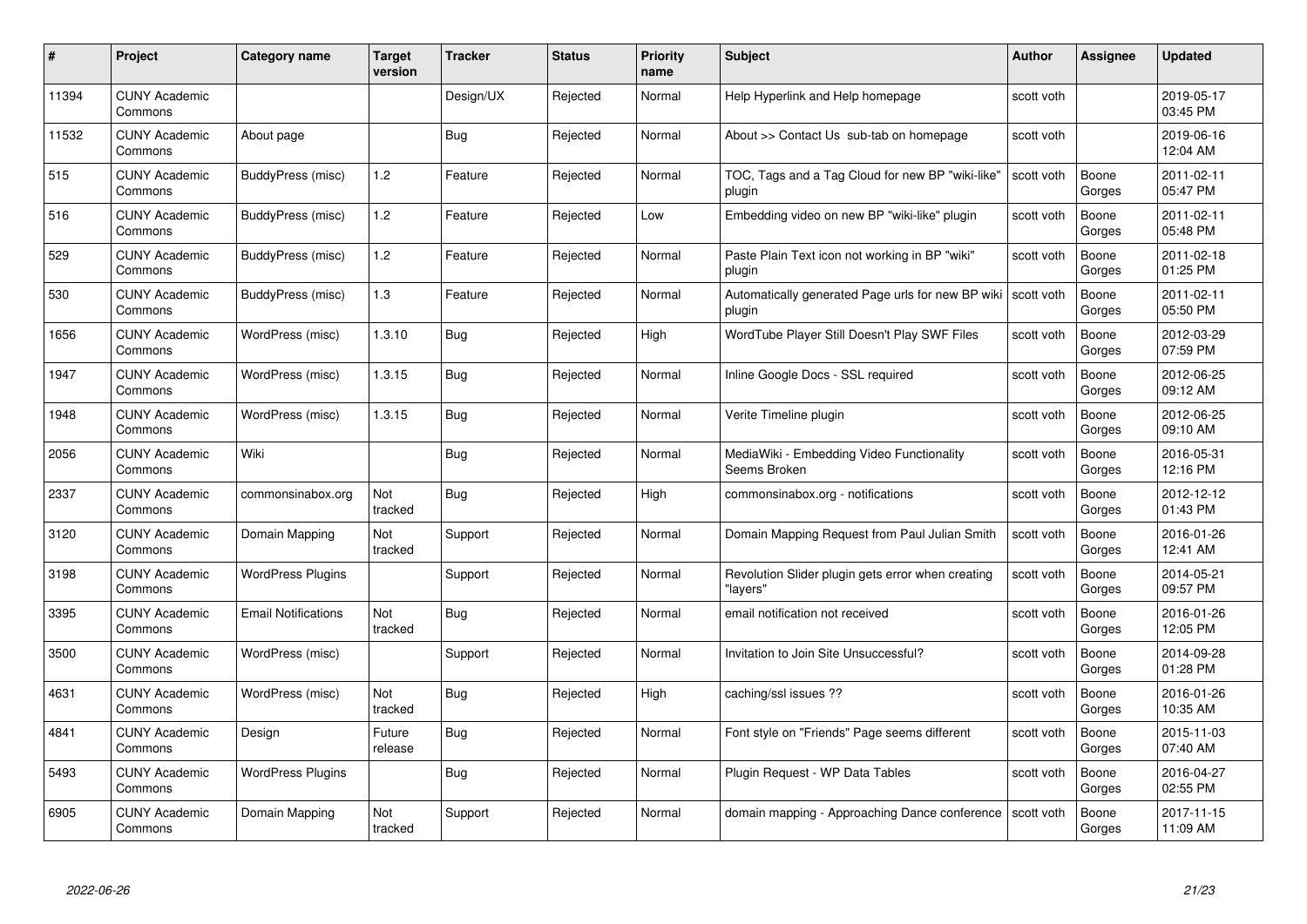| #     | Project                         | <b>Category name</b>     | Target<br>version | <b>Tracker</b> | <b>Status</b> | <b>Priority</b><br>name | <b>Subject</b>                                                        | <b>Author</b> | <b>Assignee</b>       | <b>Updated</b>         |
|-------|---------------------------------|--------------------------|-------------------|----------------|---------------|-------------------------|-----------------------------------------------------------------------|---------------|-----------------------|------------------------|
| 7883  | <b>CUNY Academic</b><br>Commons | <b>WordPress Plugins</b> |                   | Feature        | Rejected      | Normal                  | plugin request                                                        | scott voth    | Boone<br>Gorges       | 2017-04-01<br>11:10 AM |
| 7892  | <b>CUNY Academic</b><br>Commons | Commons In A Box         |                   | <b>Bug</b>     | Rejected      | Normal                  | CBOX - Group widget filter links overlap widget<br>title              | scott voth    | Boone<br>Gorges       | 2017-04-04<br>10:16 AM |
| 13035 | <b>CUNY Academic</b><br>Commons | <b>BuddyPress Docs</b>   | 1.17.0            | Support        | Rejected      | Normal                  | Commons 1.17 and BP Docs - TinyMCE options<br>and layout              | scott voth    | Boone<br>Gorges       | 2020-07-14<br>02:21 PM |
| 13892 | <b>CUNY Academic</b><br>Commons | Performance              |                   | Bug            | Rejected      | Normal                  | Sluggish Response Times                                               | scott voth    | Boone<br>Gorges       | 2021-01-28<br>08:45 PM |
| 7955  | <b>CUNY Academic</b><br>Commons | User Experience          |                   | Design/UX      | Rejected      | Normal                  | Groups and Sites tabs                                                 | scott voth    | Chris Stein           | 2017-10-11<br>11:31 AM |
| 6178  | <b>CUNY Academic</b><br>Commons | <b>WordPress Plugins</b> |                   | Bug            | Rejected      | Normal                  | Social Sharing via JetPack Not Working                                | scott voth    | Daniel Jones          | 2017-05-01<br>10:24 PM |
| 367   | <b>CUNY Academic</b><br>Commons | Wiki                     |                   | Feature        | Rejected      | Low                     | Wiki Search                                                           | scott voth    | Dominic<br>Giglio     | 2016-05-31<br>12:16 PM |
| 13060 | <b>CUNY Academic</b><br>Commons | Site cloning             | 1.17.3            | Bug            | Rejected      | Normal                  | Commons 1.17 clone issue                                              | scott voth    | Jeremy Felt           | 2020-09-01<br>03:10 PM |
| 13088 | <b>CUNY Academic</b><br>Commons | Site cloning             | 1.17.0            | <b>Bug</b>     | Rejected      | Normal                  | Commons 1.17 creating group $+$ site                                  | scott voth    | Jeremy Felt           | 2020-07-27<br>01:56 PM |
| 1242  | <b>CUNY Academic</b><br>Commons | <b>WordPress Themes</b>  |                   | Feature        | Rejected      | Normal                  | Theme request: Woo Theme "Teamster"                                   | scott voth    | Matt Gold             | 2016-10-24<br>11:41 AM |
| 3098  | <b>CUNY Academic</b><br>Commons | <b>UserVoice</b>         | Not<br>tracked    | Support        | Rejected      | Normal                  | <b>Access to UserVoice</b>                                            | scott voth    | Matt Gold             | 2016-01-26<br>11:36 AM |
| 3641  | <b>CUNY Academic</b><br>Commons | <b>WordPress Themes</b>  |                   | Support        | Rejected      | Normal                  | New Theme Request: Outspoken (a premium WP<br>Shower theme)           | scott voth    | Matt Gold             | 2014-11-18<br>08:08 PM |
| 5270  | <b>CUNY Academic</b><br>Commons | Server                   |                   | Support        | Rejected      | Normal                  | Slow Response Time                                                    | scott voth    | Matt Gold             | 2016-02-27<br>08:34 PM |
| 12154 | <b>CUNY Academic</b><br>Commons | Events                   | 1.16.4            | Bug            | Rejected      | Normal                  | personal events calendar                                              | scott voth    | Raymond<br><b>Hoh</b> | 2020-01-14<br>12:57 PM |
| 1208  | CUNY Academic<br>Commons        | BuddyPress (misc)        | Not<br>tracked    | Feature        | Rejected      | Normal                  | Investigate Mobile Inheritance from BuddyPress<br>Default Theme       | scott voth    | scott voth            | 2016-01-26<br>10:57 AM |
| 3026  | <b>CUNY Academic</b><br>Commons | <b>UserVoice</b>         | Not<br>tracked    | Feature        | Rejected      | Normal                  | User Voice Upgrade                                                    | scott voth    | scott voth            | 2016-01-26<br>11:26 AM |
| 3703  | <b>CUNY Academic</b><br>Commons | Homepage Slides          |                   | <b>Bug</b>     | Rejected      | Normal                  | Delay in Loading Hero Slide Images                                    | scott voth    | scott voth            | 2014-12-11<br>08:42 PM |
| 7289  | <b>CUNY Academic</b><br>Commons | <b>WordPress Plugins</b> | Future<br>release | Support        | Abandoned     | Normal                  | OHMS - Metadata Synchronizer - Cynthia Tobar<br><b>Oral Histories</b> | scott voth    | Boone<br>Gorges       | 2018-07-22<br>01:22 PM |
| 6134  | CUNY Academic<br>Commons        | Domain Mapping           | Not<br>tracked    | Support        | Abandoned     | Normal                  | domain mapping - mellon faculty diversity                             | scott voth    | scott voth            | 2017-03-26<br>11:22 AM |